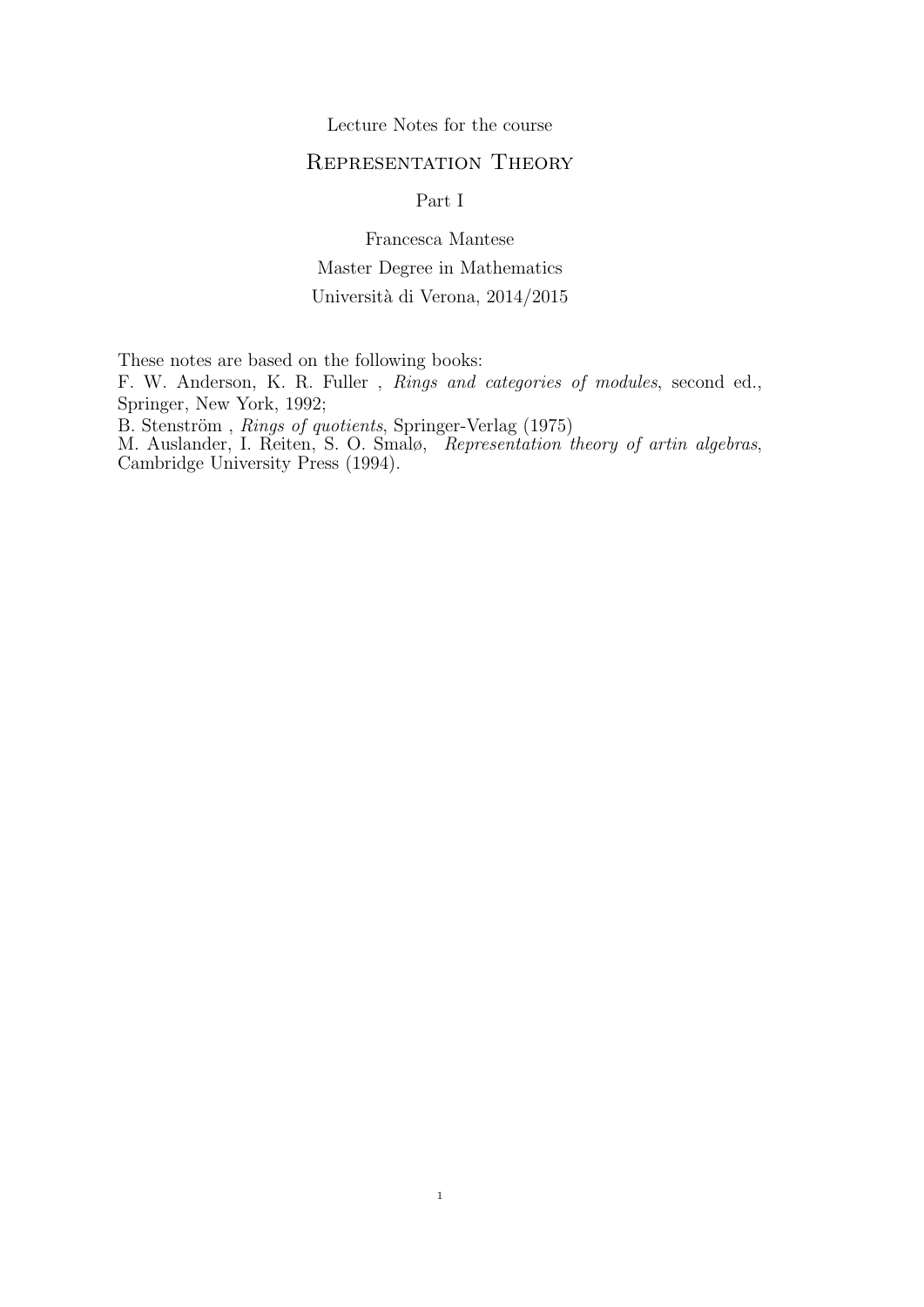#### 1. Rings and Modules

Recall that a ring is a system  $(R, +, \cdot, 0, 1)$  consisting of a set R, two binary operations, addition (+) and multiplication (-), and two elements  $0 \neq 1$  of R, such that  $(R, +, 0)$  is an abelian group,  $(R, \cdot, 1)$  is a monoid (i.e., a semigroup with identity 1) and multiplication is left and right distributive over addition. A ring whose multiplicative structure is abelian is called a commutative ring.

Example 1.1. (1)  $\mathbb{Z}, \mathbb{Q}, \mathbb{R}, \mathbb{C}$  are commutative rings.

- (2) Let K be a field; the ring  $K[x_1, \ldots, x_n]$  of polynomials in the indeterminates  $x_1, \ldots, x_n$ is a commutative ring.
- (3) Let K be a field; consider the ring  $R = M_n(K)$  of  $n \times n$ -matrices with coefficients in K with the usual "rows times columns" product. Then  $R$  is a non-commutative ring

**Definition 1.2.** A left R-module is an abelian group M togheter with a map  $R \times M \rightarrow M$ ,  $(r, m) \mapsto rm$ , such that for any  $r, s \in R$  and any  $x, y \in M$ 

- M1  $r(x + y) = rx + ry$
- $M2(r + s) = rx + sx$
- $M3 (rs)x = r(sx)$
- $M4 \t1x = x$

We write  $_R M$  to indicate that M is a left R-module.

- Example 1.3. (1) Any abelian group G is a left Z-module by defining, for any  $x \in G$  and  $n > 0$ ,  $nx = x + \cdots + x$  $\overline{n}$  times .
	- (2) Given a field  $K$ , any vector space V over  $K$  is a left  $K$ -module.
	- (3) Let R be the matrix ring  $M_n(K)$  and consider the vector space  $V = K^n$ . Given a matrix A and a vector  $v \in V$ , let Av the usual "rows times columns" product. Then V is a left R-module.
	- (4) Any ring R is a left R-module, by using the left multiplication of R on itself. It is called the regular module.
	- (5) Consider the zero element of the ring R. Then the abelian group  $\{0\}$  is trivially a left R-module.

Remark 1.4. Consider M an abelian group and  $\text{End}^l(M)$  the ring of the endomorphism of M acting on the left (i.e.  $fg(x) = f(g(x))$ ). A representation of R in End<sup>l</sup>(M) is a homomorphism of ring

$$
\lambda: R \to \text{End}^l(M), \qquad r \mapsto \lambda(r)
$$

From the properties of ring homomorphisms it follows that for any  $r, s \in R$  and  $x, y \in M$ 

- (1)  $\lambda(r)(x+y) = \lambda(r)x + \lambda(r)y$
- (2)  $\lambda(r+s)x = \lambda(r)x + \lambda(s)x$
- (3)  $\lambda(rs)x = \lambda(r)(\lambda(s)x)$
- (4)  $\lambda(1)x = x$

In other words, we can consider  $\lambda(r)$  acting on the elements of M as a left multiplication by the element  $r \in R$ : then we can define  $rx := \lambda(r)x$ , and this gives a structure of left R-module on M. Conversely, to any left R-module M, we can associate a representation of R in  $\text{End}^l(M)$ , by defining  $\lambda(r) := rx$ .

Similarly, we define right R-modules:

**Definition 1.5.** A right R-module is an abelian group M togheter with a map  $M \times R \to M$ ,  $(m, r) \mapsto mr$ , such that for any  $r, s \in R$  and any  $x, y \in M$ 

M1  $(x + y)r = xr + yr$  $M2(x(r + s) = xr + xs)$  $M3$   $x(rs) = (xr)s$  $M4$   $x1 = x$ 

We write  $M_R$  to indicate that  $M$  is a right R-module.

For the connection between right modules and representations see Exercise 3.8.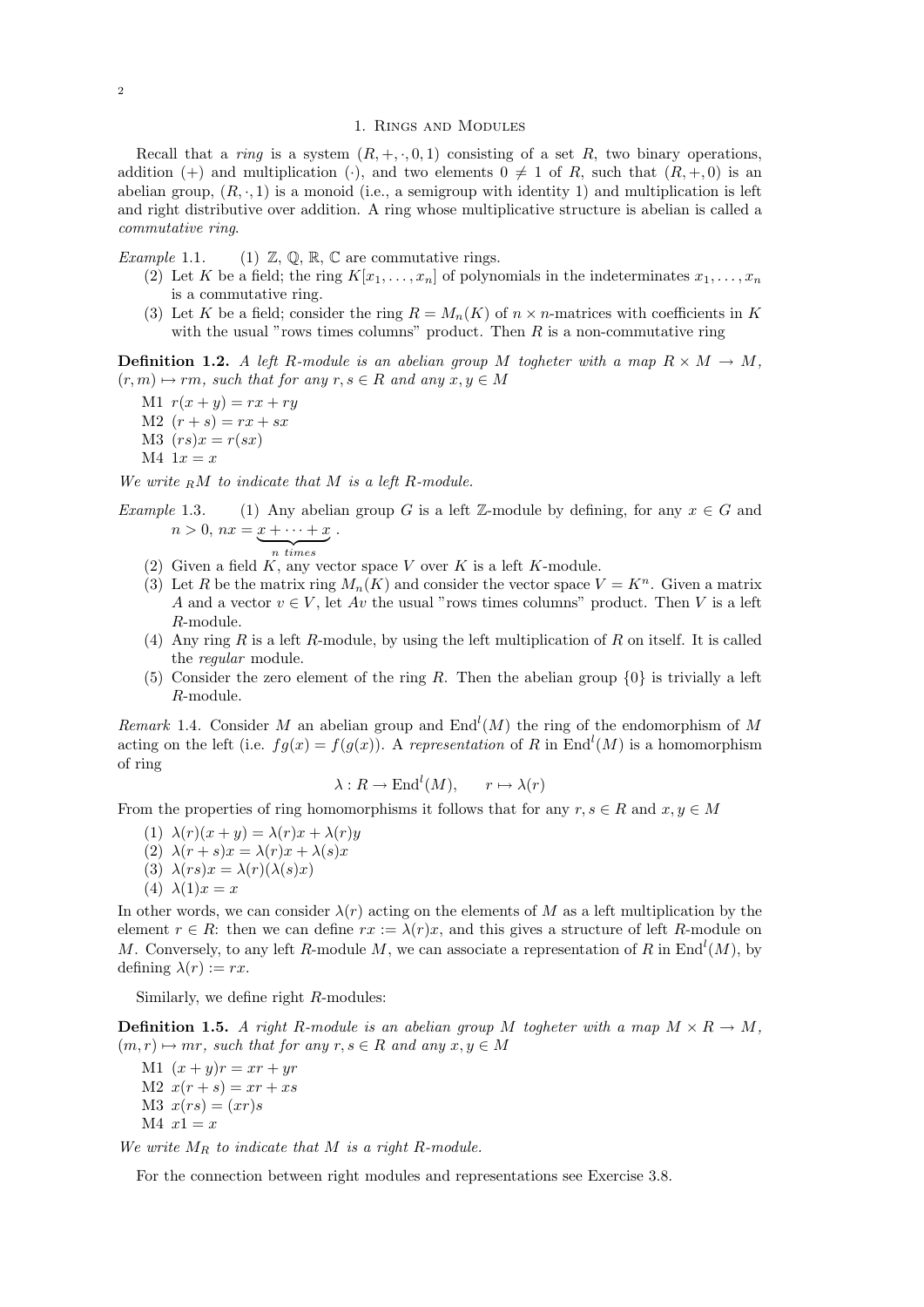If  $R$  is a commutative ring, then left  $R$ -modules and right  $R$ -modules coincide. Indeed, given a left R-module M with the map  $R \times M \to M$   $(r, m) \mapsto rm$ , we can define a map  $M \times R \to M$  $(m, r) \mapsto mr := rm$ . This map satisfies the axioms of Definition 1.5 (Verify!) and so M is also a right R-module. The crucial point is that, in the third axiom, since  $R$  is commutative we have  $x(rs) = (rs)x = (sr)x = s(rx) = (rx)s = (xr)s.$ 

Example 1.6. Consider the ring  $R = M_n(K)$  and V the vector space of the columns  $M_{n \times 1}(K)$ . This is in a obvious way a left R-module but not a right R-module. Similarly, the vector space of the rows  $M_{1\times n}(K)$  is a right R-module but not a left R-module.

Exercise 1.7. Show that given RM, for any  $x \in M$  and  $r \in R$ , we have

- $(1)$   $r0 = 0$
- $(2) 0x = 0$
- (3)  $r(-x) = (-r)x = -(rx)$

**Definition 1.8.** Let RM be a left R-module. A subset L of M is a submodule of M if L is a subgroup of M and  $rx \in L$  for any  $r \in R$  and  $x \in L$  (i.e. L is a left R-module under operations inherit from M). We write  $L \leq M$ .

Example 1.9.

- (1) Let G be a  $\mathbb{Z}$ -module. The submodules of G are exactly the subgroups of G.
- (2) Let  $K$  a field and  $V$  a  $K$ -module. The submodules of  $V$  are exactly the vector subspace of K.
- (3) Let R a ring. The submodules of the left R-module  $_R R$  are the left ideals of R. The submodules of the right R-module  $R_R$  are the right ideals of R.

**Definition 1.10.** Let RM be a left R-module and  $L \leq M$ . The quotient module  $M/L$  is the quotient abelian group together with the map  $R \times M/L \rightarrow M/L$  given by  $(r, \overline{x}) \mapsto \overline{rx}$ .

*Remark* 1.11. The map  $R \times M/L \rightarrow M/L$  given by  $(r, \overline{x}) \mapsto \overline{rx}$  is well-defined, since if  $\overline{x} = \overline{y}$ then  $x - y \in L$  and hence  $r(x - y) = rx - ry \in L$ , that is  $\overline{rx} = \overline{ry}$ .

In this part of the course we mainly deal with left modules. So, in the following, unless otherwise is stated, with module we always mean left module.

#### 2. Homomorphisms of modules

**Definition 2.1.** Let RM and RN be R-modules. A map  $f : M \to N$  is a homomorphism if  $f(rx+sy)=rf(x)+sf(y)$  for any  $x, y \in M$  and  $r, s \in R$ .

## Remark 2.2.

- (1) From the definition it follows that  $f(0) = 0$ .
- (2) Clearly if f and g are homomorphisms from M to N, also  $f + g$  is a homomorphism. Since the zero map is obviously a homomorphism, the set  $\text{Hom}_R(M, N) = \{f | f : M \rightarrow$  $N$  is a homomorphism $\}$  is an abelian group.
- (3) If  $f : M \to N$  and  $g : N \to L$  are homomorphisms, then  $gf : M \to L$  is a homomorphism. Thus the abelian group  $\text{End}_R(M) = \{f | f : M \to M \text{ is a homomorphism}\}\)$  has a natural structure of ring, called the *ring of endomorphisms of M*. The identity homomorphism  $id_M : M \to M$ ,  $m \mapsto m$ , is the unity of the ring.

**Definition 2.3.** Given a homomorphism  $f \in Hom_R(M, N)$ , the kernel of f is the set Ker f =  ${x \in M | f(x) = 0}.$  The image of f is the set Im  $f = {y \in N | y = f(x) \text{ for } x \in M}.$ 

It is easy to verify that Ker  $f \leq M$  and Im  $f \leq N$ . Thus we can define the *cokernel* of f as the quotient module Coker  $f = N/\operatorname{Im} f$ .

A homomorphism  $f \in \text{Hom}_R(M, N)$  is called a monomorphism if Ker  $f = 0$ . f is called an epimorphism if Im  $f = N$ . f is called *isomorphism* if it is both a monomorphism and an epimorphism. If f is an isomorphism we write  $M \cong N$ .

- Remark 2.4. (1) For any submodule  $L \leq M$  there is a canonical monomorphism  $i : L \to M$ . which is the usual inclusion, and a canonical epimorphism  $p : M \to M/N$  which is the usual quotient map.
	- (2) For any M the trivial map  $0 \to M$ ,  $0 \to 0$ , is a mono. The trivial map  $M \to 0$ ,  $m \mapsto 0$ , is an epi.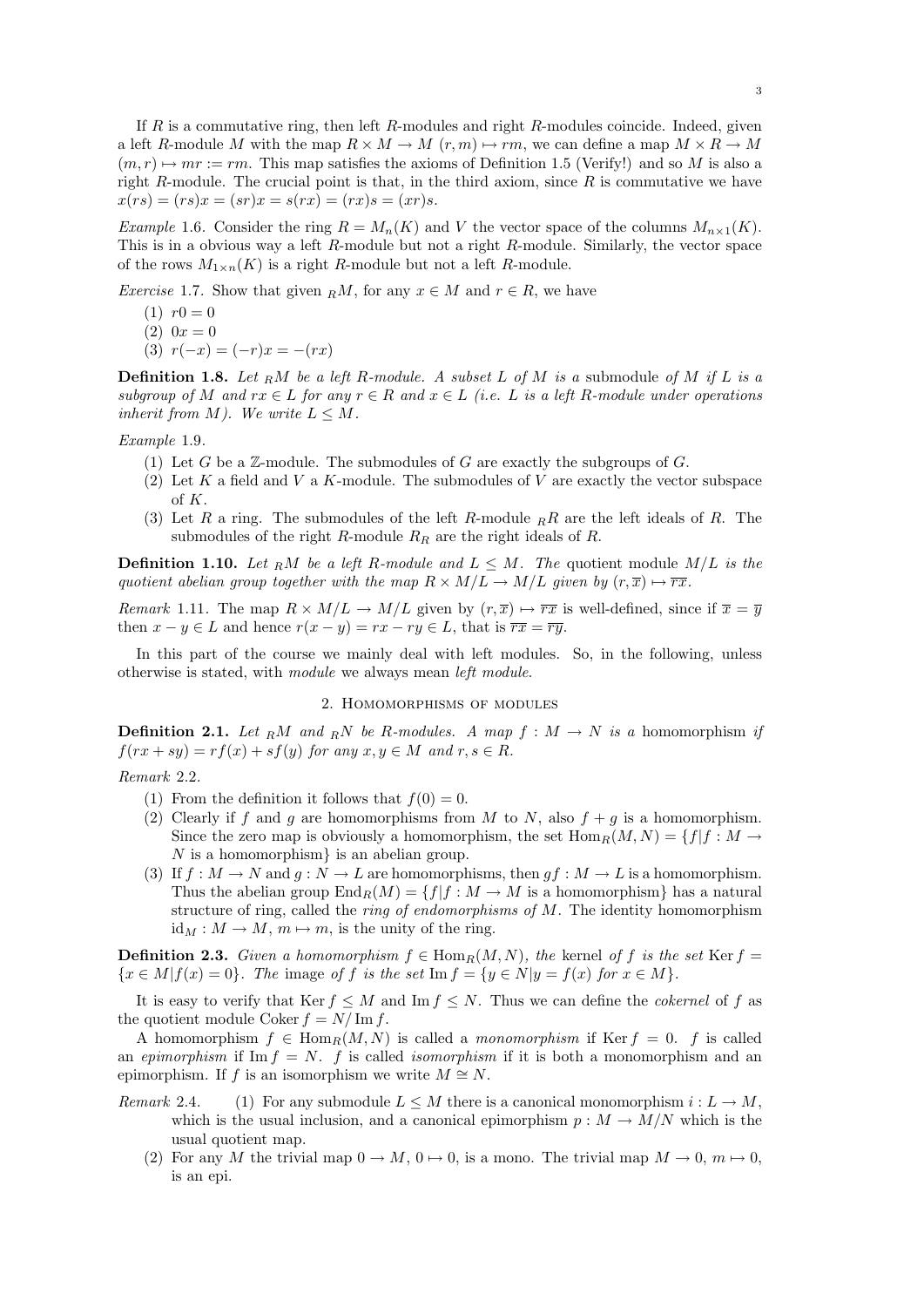(3) The monomorphisms, the epimorphisms and the isomorphisms are exactly the injective, surjective and bijective homomorphisms.

Exercise 2.5. Show that  $f \in \text{Hom}_R(M, N)$  is an isomorphism if and only if there exist  $g \in$  $\text{Hom}_R(N, M)$  such that  $gf = id_M$  and  $fg = id_N$ . In such a case g is unique. (We usually denote g as  $f^{-1}$ ).

**Proposition 2.6.** Any  $f \in \text{Hom}_R(M, N)$  induces an isomorphism  $M/\text{Ker } f \cong \text{Im } f$ .

*Proof.* The induced map  $M/\text{Ker } f \to \text{Im } f, \overline{m} \mapsto f(m)$  is a homomorphism. Moreover it is clearly a mono and an epi.  $\Box$ 

The usual homomorphism theorems which hold for groups hold also for homomorphisms of modules.

**Proposition 2.7.** (1) If  $L \leq N \leq M$ , then  $(M/L)/(N/L) \cong M/N$ .

(2) If  $L, N \leq M$ , denote by  $L + N = \{m \in M | m = l + n \text{ for } l \in L \text{ and } n \in N\}$ . Then  $L + N$ is a submodule of M and  $(L+N)/N \cong L/(N \cap L)$ .

Exercise 2.8. Prove the previous Proposition.

## 3. Exact Sequences

Definition 3.1. A sequence of homomorphisms of R-modules

$$
\cdots \longrightarrow M_{i-1} \stackrel{f_{i-1}}{\longrightarrow} M_i \stackrel{f_i}{\longrightarrow} M_{i+1} \stackrel{f_{i+1}}{\longrightarrow} \cdots
$$

is called exact if Ker  $f_i = \text{Im } f_{i-1}$  for any i. An exact sequence of the form  $0 \to M_1 \to M_2 \to M_3 \to 0$  is called a short exact sequence

Observe that if  $L \leq M$ , then the sequence  $0 \to L \stackrel{i}{\to} M \stackrel{p}{\to} M/L \to 0$ , where i and p are the canonical inclusion and quotient homomorphisms, is short exact (Verify!) Conversely, if  $0 \to M_1 \stackrel{f}{\to} M_2 \stackrel{g}{\to} M_3 \to 0$  is a short exact sequence, then f is a mono, g is an epi, and  $M_3 \cong \text{Coker } f \text{ (Verify!).}$ 

The following result is very useful:

Proposition 3.2. Consider the commutative diagram with exact rows

$$
0 \longrightarrow L \xrightarrow{f} M \xrightarrow{g} N \longrightarrow 0
$$

$$
\downarrow^{\alpha} \qquad \downarrow^{\beta} \qquad \downarrow^{\gamma}
$$

$$
0 \longrightarrow L' \xrightarrow{f'} M' \xrightarrow{g'} N' \longrightarrow 0
$$

If  $\alpha$  and  $\gamma$  are monomorphisms (epimorphims, or isomorphisms, respectively), then so is  $\beta$ 

- *Proof.* (1) Suppose  $\alpha$  and  $\gamma$  are monomorphisms and let m such that  $\beta(m) = 0$ . Then  $\gamma(g(m)) = 0$  and so  $m \in \text{Ker } g = \text{Im } f$ . Hence  $m = f(l)$ ,  $l \in L$  and  $\beta(m) = \beta(f(l)) =$  $f'(\alpha(l)) = 0$ . Since f' and  $\alpha$  are mono, we conclude  $l = 0$  and so  $m = 0$ .
	- (2) Suppose  $\alpha$  and  $\gamma$  are epimorphisms and let  $m' \in M'$ . Then  $g'(m') = \gamma(g(m))$ , so  $g'(m') = g(\beta(m))$ ; hence  $m' - \beta(m) \in \text{Ker } g' = \text{Im } f'$  and so  $m' - \beta(m) = f'(l')$ ,  $l' \in L'$ . Let  $l \in L$  such that  $l' = \alpha(l)$ : then  $m' - \beta(m) = f'(\alpha(l)) = \beta(f(l))$  and so we conclude  $m' = \beta(m - f(l)).$

 $\Box$ 

#### **EXERCISES**

*Exercise* 3.3. Let RM be a R-module and RR the regular module. Consider the abelian group  $\text{Hom}_R(R, M)$  and the map  $\varphi : \text{Hom}_R(R, M) \to M$ ,  $f \mapsto f(1)$ . Verify that  $\varphi$  is an isomorphism of Z-modules.

Exercise 3.4. Let  $\varphi : S \to R$  a ring homomorphism. Show that any left R-module M is also a left S-modules, by the map  $S \times M \to M$ ,  $(s, m) \mapsto \varphi(s)m$ .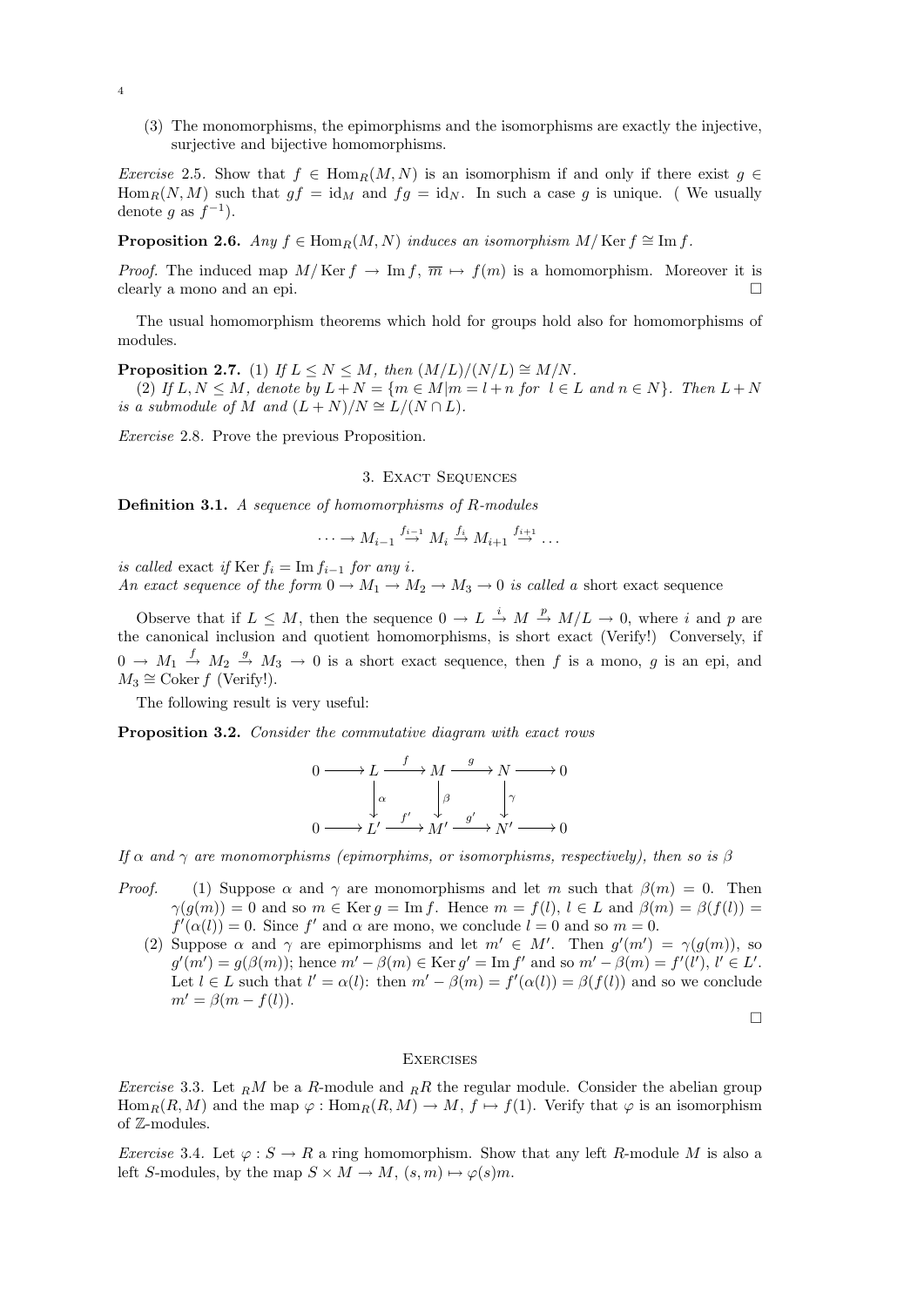Exercise 3.5. Let RM and define  $\text{Ann}_R(M) = \{r \in R | rm = 0 \text{ for any } m \in M\}$ . M is called faithful if  $\text{Ann}_R(M) = 0$ . Verify that  $\text{Ann}_R(M)$  is a two-sided ideal of R. Verify that M has a natural structure of  $R/\text{Ann}_R(M)$ -module, given by the map  $R/\text{Ann}_R(M) \times M \to M$ ,  $(\overline{r}, m) \mapsto rm$ . Verify that M over  $R/\text{Ann}_R(M)$  is a faithful module.

*Exercise* 3.6. Let  $f$  be a homomorphism of  $R$ -modules. Show that f is a mono if and only if  $fg = 0$  implies  $g = 0$ . Show f is an epi if and only if  $gf = 0$  implies  $g = 0$ 

*Exercise* 3.7. Consider the ring  $R = \begin{pmatrix} K & K \\ 0 & K \end{pmatrix}$  $0\quad K$ ). Show that  $P_1 = \left\{ \begin{pmatrix} k & 0 \\ 0 & 0 \end{pmatrix} | k \in K \right\}$  and  $P_2 = \{ \begin{pmatrix} 0 & k_1 \\ 0 & k_2 \end{pmatrix}$  $0 \t k_2$  $\binom{k_1}{k_1,k_2\in K}$  are left submodules of  $_RR$ . Show that  $Q_1 = \left\{ \begin{pmatrix} k_1 & k_2 \\ 0 & 0 \end{pmatrix} \middle| k_1, k_2 \in \mathbb{R} \right\}$  $K$ } and  $Q_2 = \{ \begin{pmatrix} 0 & 0 \\ 0 & h \end{pmatrix}$  $0 \quad k$  $\Big) \mid k \in K \}$  are right submodules of  $R_R$ 

*Exercise* 3.8. Consider M an abelian group and  $\text{End}^r(M)$  the ring of the endomorphism of M acting on the right (i.e.  $(x)fg = ((x)f)g$ . Show that any representation of R in End<sup>r</sup>(M) corresponds to a right R-module  $M_R$ .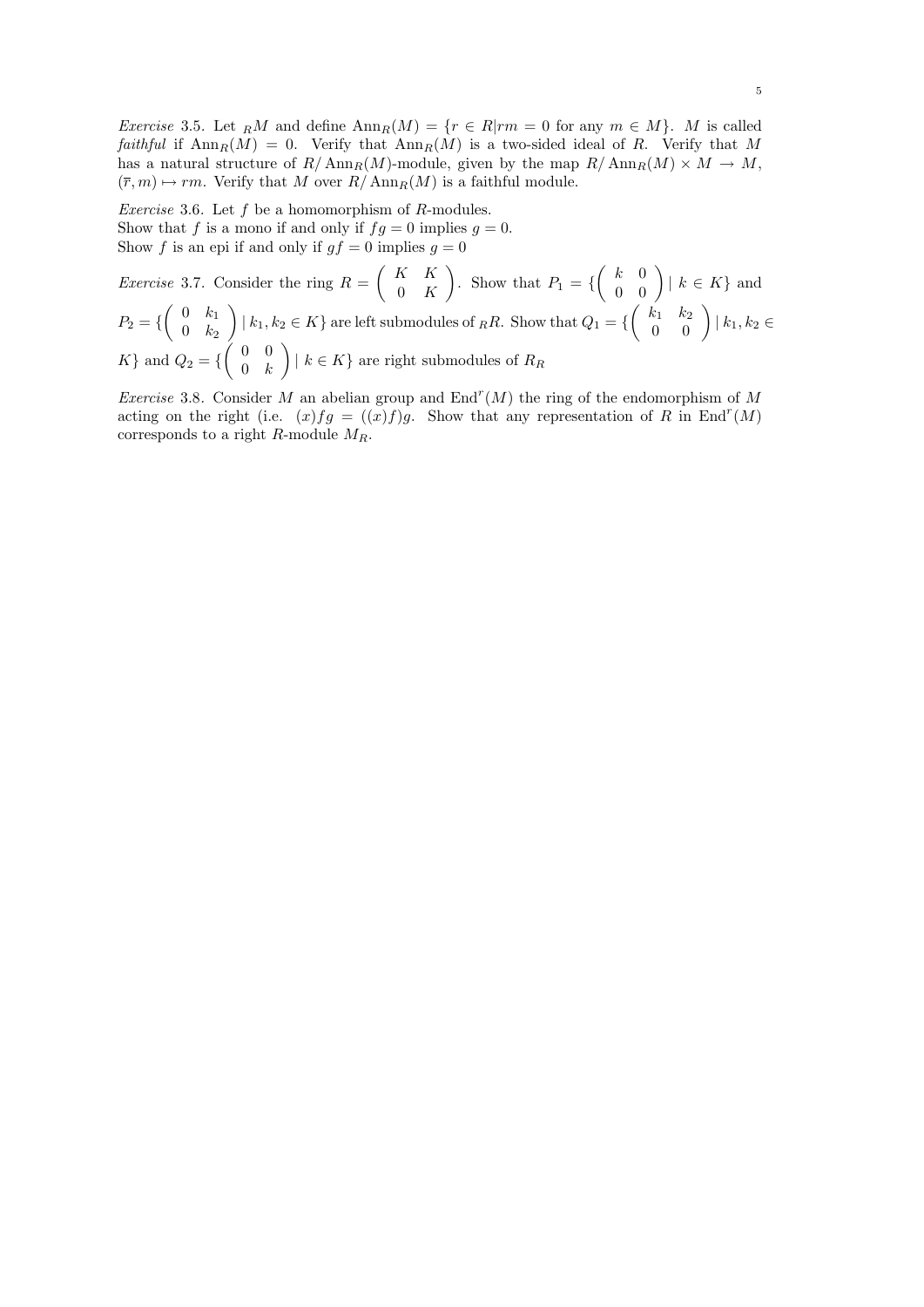#### 4. Sums and products of modules

Let I be a set and  $\{M_i\}_{i\in I}$  a family of R-modules. The cartesian product  $\prod_I M_i = \{(x_i)|x_i \in$  $M_i$  has a natural structure of left R-module, by defining the operations component-wise:

$$
(x_i)_{i \in I} + (y_i)_{i \in I} = (x_i + y_i)_{i \in I}, \quad r(x_i)_{i \in I} = (rx_i)_{i \in I}.
$$

This module is called the *direct product* of the modules  $M_i$ . It contains a submodule

$$
\bigoplus_{I} M_{i} = \{(x_{i}) | x_{i} \in M_{i} \text{ and } x_{i} = 0 \text{ for almost all } i \in I\}
$$

Recall that "almost all" means "except for a finite number". The module  $\bigoplus_I M_i$  is called the direct sum of the modules  $M_i$ . Clearly if I is a finite set then  $\prod_I M_i = \{(x_i)|x_i \in M_i\} = \bigoplus_I M_i$ . For any component  $j \in I$  there are canonical homomorphisms

$$
\prod_I M_i \to M_j, \ (x_i)_{i \in I} \mapsto x_j \quad \text{and} \quad M_j \to \prod_I M_i, \ x_j \mapsto (0, 0, \dots, x_j, 0, \dots, 0)
$$

called the *projection* on the  $j<sup>th</sup>$ -component and the *injection* of the  $j<sup>th</sup>$ -component. They are epimorphisms and monomorphism, respectively, for any  $j \in I$ . The same is true for  $\bigoplus_I M_i$ .

When  $M_i = M$  for any  $i \in I$ , we use the following notations

$$
\prod_I M_i = M^I, \quad \bigoplus_I M_i = M^{(I)}, \quad \text{and if} \quad I = \{1, \dots, n\}, \ \oplus_I M_i = M^n
$$

Let RM be a module and  $\{M_i\}_{i\in I}$  a family of submodules of M. We define the sum of the  $M_i$  as the module

$$
\sum_{I} M_i = \{ \sum_{i \in I} x_i | x_i \in M_i \text{ and } x_i = 0 \text{ for almost all } i \in I \}.
$$

Clearly  $\sum_{I} M_i \leq M$  and it is the smallest submodule of M containing all the  $M_i$ . (Notice that in the definition of  $\sum_{I} M_i$  we need almost all the components to be zero in order to define properly the sum of elements of M).

Remark 4.1. Let RM be a module and  $\{M_i\}_{i\in I}$  a family of submodules of M. Following the previous definitions we can construct both the module  $\bigoplus_I M_i$  and module  $\sum_I M_i$  (which is a submodule of  $M$ ). We can define a homomorphism

$$
\alpha: \oplus_I M_i \to M, \quad (x_i)_{i \in I} \mapsto \sum_{i \in I} x_i.
$$

Then Im  $\alpha = \sum_{I} M_i$ . If  $\alpha$  is a monomorphism, then  $\bigoplus_{I} M_i \cong \sum_{I} M_i$  and we say that the module  $\sum_{I} M_i$  is the *(internal) direct sums* of its submodules  $M_i$ . Often we omit the word "internal" and if  $M = \sum_{I} M_i$  and  $\alpha$  is an isomorphism, we say that M is the direct sums of the submodules  $M_i$  and we write  $M = \bigoplus_I M_i$ .

## 5. Split exact sequences

If  $L$  and  $N$  are  $R$ -modules, there is a short exact sequence, called *split*,

$$
0 \to L \stackrel{i_L}{\to} L \oplus N \stackrel{\pi_N}{\to} N \to 0, \text{ with } i_L(l) = (l, 0) \quad \pi_N(l, n) = n, \text{ for any } l \in L, n \in N.
$$

More generally:

**Definition 5.1.** A short exact sequence  $0 \to L \stackrel{f}{\to} M \stackrel{g}{\to} N \to 0$  is said to be split if there is an isomorphism  $M \cong L \oplus N$  such that the diagram

$$
0 \longrightarrow L \xrightarrow{f} M \xrightarrow{g} N \longrightarrow 0
$$

$$
\parallel \xrightarrow{\cong} \downarrow^{\alpha} \parallel
$$

$$
0 \longrightarrow L \xrightarrow{i_L} L \oplus N \xrightarrow{\pi_N} N \longrightarrow 0
$$

commutes.

**Proposition 5.2.** The following properties of an exact sequence  $0 \to L \stackrel{f}{\to} M \stackrel{g}{\to} N \to 0$  are equivalent: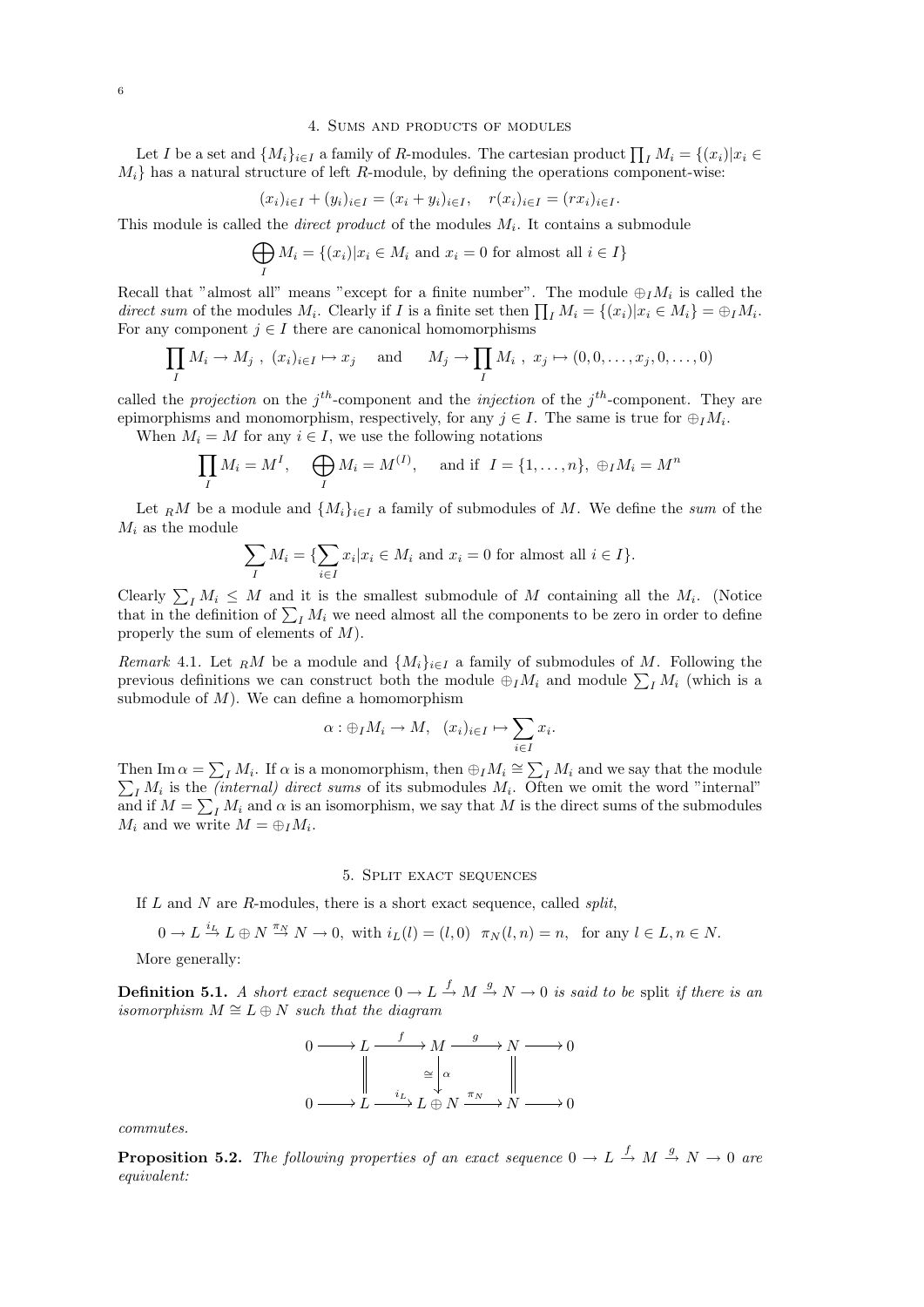- (1) the sequence is split
- (2) there exists a homomorhism  $\varphi : M \to L$  such that  $\varphi f = id_L$
- (3) there exists a homomorhism  $\psi : N \to M$  such that  $q\psi = id_N$

*Proof.* 1  $\Rightarrow$  2. Since the sequence splits, then there exists  $\alpha$  as in Definition 5.1. Let  $\varphi = \pi_L \circ \alpha$ . So for any  $l \in L \varphi f(l) = \pi_L \alpha f(l) = \pi_L(l, 0) = l$ .  $1 \Rightarrow 3$  Similar (Verify!)

 $2 \Rightarrow 1$ . Define  $\alpha : M \to L \oplus N$ ,  $m \mapsto (\varphi(m), g(m))$ . Since  $\alpha f(l) = (\varphi(f(l)), g(f(l))) = (l, 0)$  and  $\pi_N \alpha(m) = q(m)$  we get that the diagram

$$
0 \longrightarrow L \xrightarrow{f} M \xrightarrow{g} N \longrightarrow 0
$$
  
\n
$$
\downarrow \alpha \qquad \qquad \downarrow \alpha
$$
  
\n
$$
0 \longrightarrow L \xrightarrow{i_L} L \oplus N \xrightarrow{\pi_N} N \longrightarrow 0
$$

commutes. Finally, by Proposition 3.2, we conclude that  $\alpha$  is an isomorphism.  $2 \Rightarrow 3$  Similar (Verify!)

**Definition 5.3.** Given  $nL \leq_R M$ , L is a direct summand of M if there exists a submodule  $\mathbb{R}^N \leq_{\mathbb{R}} M$  such that M is the direct sum of L and N. N is called a complement of L. If M does not admit direct summands it is said to be indecomposable.

By the results in the previous section, if  $L$  is a direct summand of  $M$  and  $N$  a complement of L, it means that any m in M can be written in a unique way as  $m = l + n$ ,  $l \in L$  and  $n \in N$ . We write  $M = L \oplus N$  and  $L \stackrel{\oplus}{\leq} M$ .

- Example 5.4. (1) consider the Z-module  $\mathbb{Z}/6\mathbb{Z}$ . Then  $\mathbb{Z}/6\mathbb{Z} = 3\mathbb{Z}/6\mathbb{Z} \oplus 2\mathbb{Z}/6\mathbb{Z}$ . The regular module  $Z\overline{Z}$  is indecomposable
	- (2) let K be a field and V a K-module. Then, by a well-know result of linear algebra, any  $L \leq V$  is a direct summand of V.

(3) Let 
$$
R = \begin{pmatrix} K & K \\ 0 & K \end{pmatrix}
$$
. Then  $R = P_1 \oplus P_2$ , where  $P_1 = \left\{ \begin{pmatrix} k & 0 \\ 0 & 0 \end{pmatrix} | k \in K \right\}$  and  $P_2 = \left\{ \begin{pmatrix} 0 & k_1 \\ 0 & k_2 \end{pmatrix} | k_1, k_2 \in K \right\}$ .

#### **EXERCISES**

Exercise 5.5. Let  $_R L \leq_R M$ . Show that L is a direct summand of M if and only if there exists  $_RN\leq_R M$  such that  $L+N=M$  and  $L\cap N=0$ .

Exercise 5.6. Let  $M_1, M_2 \leq M$  such that  $M = M_1 \oplus M_2$ . Then for any  $f_1 : M_1 \to N$  and  $f_2: M_2 \to N$  there exists a morphism  $f: M \to N$  such that  $f = f_1 \pi_1 + f_2 \pi_2$ . Conversely, show that for any  $f : M \to N$  there exist unique  $f_1 : M_1 \to N$  and  $f_2 : M_2 \to N$  such that  $f = f_1 \pi_1 + f_2 \pi_2$ 

*Exercise* 5.7. Let RM be a module and  $\{M_i\}_{i\in I}$  a family of submodules of M and let the morphism  $\alpha$  as in the Remark 4.1. The following are equivalent:

- (1)  $\alpha$  is an isomorphism
- (2) if  $m \in M$ , then m can be written in a unique way as sum of elements of the  $M_i$
- (3)  $M = \sum_{I} M_i$  and, for any  $i \in I$ ,  $M_i \cap (\sum_{I \setminus \{i\}} M_j) = 0$

*Exercise* 5.8. Let  $0 \to L \xrightarrow{f} M \xrightarrow{g} N \to 0$  be a split exact sequence and  $\alpha$  the isomorphism as in Definition 5.1. Show that  $M = \alpha^{-1}(L) \oplus \alpha^{-1}(N)$ ,  $\alpha^{-1}(L) \cong L$ , and  $\alpha^{-1}(N) \cong N$ .

#### 6. Free modules and finitely generated modules

**Definition 6.1.** A module RM is said to be generated by a family  $\{x_i\}_{i\in I}$  of elements of M if each  $x \in M$  can be written as  $x = \sum_{I} r_i x_i$ , with  $r_i \in R$  for any  $i \in I$ , and  $r_i = 0$  for almost every  $i \in I$ .

The  $\{x_i\}_{i\in I}$  are called a set of generator of M and we write  $M = \langle x_i, i \in I \rangle$ .

If the coefficients  $r_i$  are uniquely determined by x, the  $(x_i)_{i\in I}$  are called a basis of M.

The module M is said to be free if it admits a basis.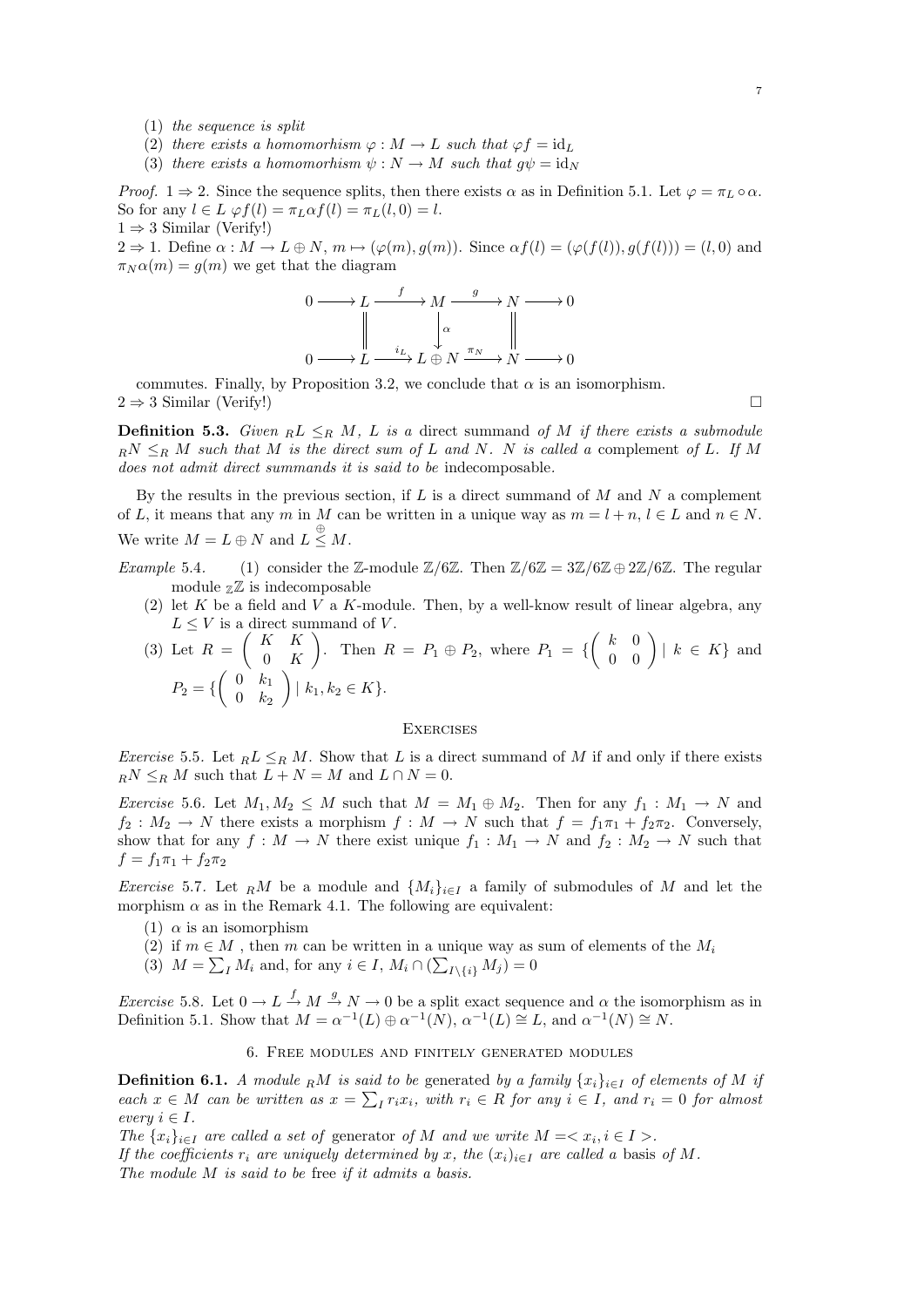# **Proposition 6.2.** A module  $\mathbb{R}M$  is free if and only  $M \cong \mathbb{R}^{(1)}$  for some set I.

*Proof.* The module  $R^{(I)}$  is free with basis  $(e_i)_{i \in I}$ , where  $e_i$  is the canonical vector with all zero components except for the i-th equal to 1.

Conversely if M is free with basis  $(x_i)_{i\in I}$ , then we can define a homomorphism  $\alpha: R^{(I)} \to M$ ,  $(r_i)_{i\in I} \mapsto \sum_I r_i x_i$ . It is easy to show that  $\alpha$  is an isomorphism, as a consequence of the definition of a basis: indeed, it is clearly an epi and if  $\alpha(r_i) = \sum r_i x_i = 0$ , since the  $r_i$  are uniquely determined by 0, we conclude that  $r_i = 0$  for all i, i.e.  $\alpha$  is a mono.

Given a free module M with basis  $(x_i)_I$ , then every homomorphism  $f : M \to N$  is uniquely determined by its value on the  $x_i$  and the elements  $f(x_i)$  can be chosen arbitrarily in N. Indeed, chosen the  $f(x_i)$ , given  $x = \sum r_i x_i \in M$ , we construct  $f(x) = \sum r_i f(x_i)$ . Since  $(x_i)_{i \in I}$  is a basis this is a good definition. (Notice: analogy with vector spaces!).

Proposition 6.3. Any module is quotient of a free module

*Proof.* Let M be an R-module. Since we can always choose  $I = M$ , the module M admits a set of generators. Let  $(x_i)_{i\in I}$  a set of generators for M and define a homomorphism  $\alpha: R^{(I)} \to M$ ,  $(r_i)_{i\in I} \mapsto \sum_i r_i x_i$ . Clearly  $\alpha$  is an epi and so  $M \cong R^{(I)} / \text{Ker }\alpha$ 

**Definition 6.4.** A module  $_R M$  is finitely generated it there exists a finite set of generators for M. A module is cyclic if it can be generated by a single element.

By Proposition 6.3 RM is finitely generated if and only if there exists an epimorphism  $R^n \to M$ for some  $n \in \mathbb{N}$ . Similarly,  $\overline{R}M$  is cyclic if and only if  $M \cong R/J$ , for a left ideal  $J \leq R$ .

*Example* 6.5. The regular module RR is cyclic, generated by the unity element  $_RR = \langle 1 \rangle$ 

### Proposition 6.6. Let  $_R L \leq_R M$ .

- (1) If M is finitely generated, then  $M/L$  is finitely generated.
- (2) If L and  $M/L$  are finitely generated, so is M
- *Proof.* (1) If  $\{x_1, \ldots, x_n\}$  is a set of generator of M, then  $\{\overline{x}_1, \ldots, \overline{x}_n\}$  is a set of generator for  $M/L$ .
	- (2) Let  $\langle x_1,\ldots,x_n\rangle=L$  and  $\langle \overline{y}_1,\ldots,\overline{y}_m\rangle=M/L$ , where  $x_1,\ldots,x_n,y_1,\ldots,y_m\in M$ . Let  $x \in M$  and consider  $\overline{x} = \sum_{i=1,...m} r_i \overline{y_i}$  in  $M/L$ . Then  $x - \sum_{i=1,...m} r_i y_i \in L$  and so  $x - \sum_{i=1,...m} r_i y_i = \sum_{j=1,...,n} r_j x_j$ . Hence  $x = \sum_{i=1,...m} r_i y_i + \sum_{j=1,...,n} r_j x_j$ , i.e.  ${x_1, \ldots, x_n, y_1 \ldots, y_m}$  is a finite set of generators of M.

 $\Box$ 

Notice that M finitely generated doesn't imply  $L$  finitely generated. For example, let  $R$  be the ring  $R = K[x_i, i \in \mathbb{N}]$ . Consider the regular module  $_R R$  and its submodule  $L = \langle x_i, i \in \mathbb{N} \rangle$ .

#### **EXERCISES**

*Exercise* 6.7. Show that any submodule of  $\mathbb{Z}$  is finitely generated.

*Exercise* 6.8. Show that the  $\mathbb{Z}$ -module  $\mathbb{Q}$  is not finitely generated.

Exercise 6.9. A module M is simple if  $L \leq M$  implies  $L = 0$  or  $L = M$  (i.e. M doesn't have non trivial submodules).

- (1) show that any simple module is cyclic
- (2) Exhibit a cyclic module which is not simple.

*Exercise* 6.10. Let R be a ring. An element  $e \in R$  is *idempotent* if  $e^2 = e$ . Show that

- (1) if e is idempotent, then  $(1-e)$  is idempotent and  $R = Re \oplus R(1-e)$  (where Re and  $R(1 - e)$  denote the cyclic modules generated by e and  $(1 - e)$ , respectively)
- (2) if  $R = I \oplus J$ , with I and J left ideals of R, then there exist idempotents e and f such that  $1 = e + f$ ,  $I = Re$  and  $J = Rf$ .

*Exercise* 6.11. Show that a left R-module M is finitely generated if and only if it is quotient of a finitely generated free module (i.e of a module  $R<sup>n</sup>$  for a suitable n).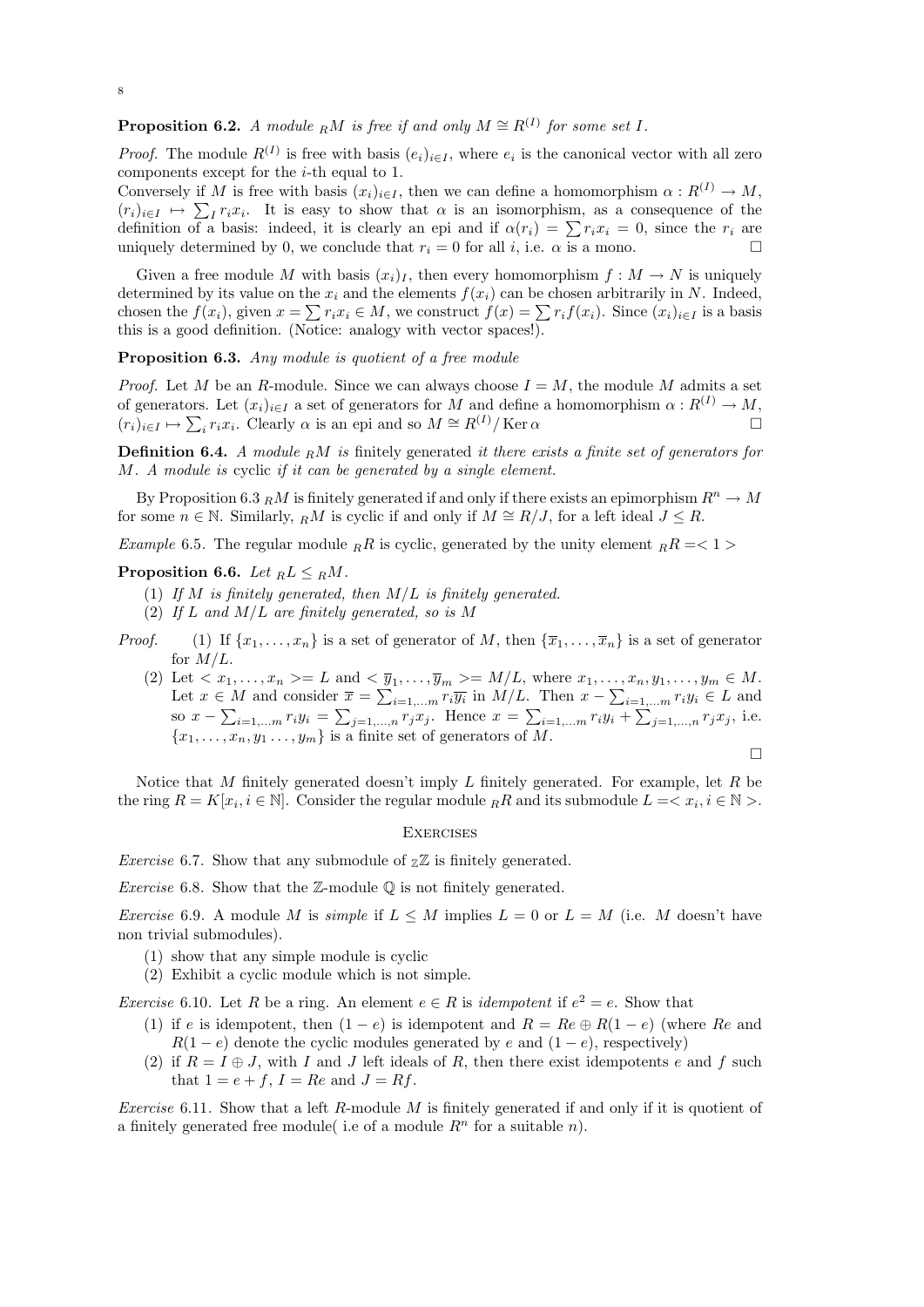#### 7. Categories and functors

This is very short introduction to the basic concepts of category theory. For more details and for the set-theoretical foundation (in particular the distinction between sets and classes) we refer to S. MacLane, Category for the working mathematician, Graduate Texts in Math., Vol 5, Springer 1971.

**Definition 7.1.** A category  $C$  consists in:

- (1) A class  $Obj(\mathcal{C})$ , called the objects of  $\mathcal{C}$ ;
- (2) for each ordered pair  $(C, C')$  of objects of C, a set  $\text{Hom}_{\mathcal{C}}(C, C')$  whose elements are called morphisms from C to  $C'$ ;
- (3) for each ordered triple  $(C, C', C'')$  of objects of  $\mathcal{C}$ , a map

$$
Hom_{\mathcal{C}}(C, C') \times Hom_{\mathcal{C}}(C', C'') \to Hom_{\mathcal{C}}(C, C'')
$$

called composition of morphisms

such that the following axioms C1, C2, C3 hold:

(before stating the axioms, we introduce the notations  $\alpha: C \to C'$  for any  $\alpha \in \text{Hom}_{\mathcal{C}}(C, C'),$ and  $\beta\alpha$  for the compostion of  $\alpha \in \text{Hom}_{\mathcal{C}}(C, C')$  and  $\beta \in \text{Hom}_{\mathcal{C}}(C', C'')$ )

- C1: if  $(C, C') \neq (D, D')$ , then  $\text{Hom}_{\mathcal{C}}(C, C') \cap \text{Hom}_{\mathcal{C}}(D, D') = \emptyset$
- C2: if  $\alpha: C \to C', \beta: C' \to C'', \gamma: C'' \to C'''$  are morphisms, then  $\gamma(\beta \alpha) = (\gamma \beta) \alpha$
- C3: for each object C there exists  $1_C \in \text{Hom}_{\mathcal{C}}(C, C)$ , called *identity morphism*, such that  $1_C \alpha = \alpha$  and  $\beta 1_C = \beta$  for any  $\alpha : C' \to C$  and  $\beta : C \to C'$ .

Notice that, for any  $C \in Obj(\mathcal{C})$ , the identity morphism  $1_C$  is unique. Indeed, if also  $1'_C$ satisfies [C3], then  $1_C = 1_C 1'_C = 1'_C$ .

A morphism  $\alpha: C \to C'$  is an *isomorphism* if there exists  $\beta: C' \to C$  such that  $\beta \alpha = 1_C$  and  $\alpha\beta = 1_{C'}$ . If  $\alpha$  is an isomorphism, C and C' are called *isomorphic* and we write  $C \cong C'$ .

Example 7.2.  $(1)$  The category **Sets**: the class of objects is the class of all sets; the morphisms are the maps between sets with the usual compositions.

- (2) The category Ab: the objects are the abelian groups; the morphisms are the group homomorphisms with the usual compositions.
- (3) The category  $R\text{-Mod}$  for a ring  $R$ : the objects are the left  $R\text{-modules}$  and the morphisms are the module homomorphisms with the usual compositions.
- (4) The category  $\text{Mod-}R$  for a ring R: the objects are the right R-modules and the morphisms are the module homomorphisms with the usual compositions.

Notice that, given a category C, we can construct the dual category  $\mathcal{C}^{op}$ , with  $Obj(\mathcal{C}^{op}) =$  $Obj(\mathcal{C}), \text{Hom}_{\mathcal{C}^{op}}(C, C') = \text{Hom}_{\mathcal{C}}(C', C), \text{ and } \alpha * \beta = \beta \cdot \alpha, \text{ where } * \text{ denotes the composition in } \mathcal{C}^{op}$ and  $\cdot$  the composition in  $\mathcal{C}$  ( $\mathcal{C}^{op}$  is obtained from  $\mathcal{C}$  by "reversing the arrows"). Any statement regarding a category  $\mathcal C$  dualizes to a corresponding statement for  $\mathcal C^{op}$ .

**Definition 7.3.** Let B and C be two categories. A functor  $F : \mathcal{B} \to \mathcal{C}$  assigns to each object  $B \in \mathcal{B}$  an object  $F(B) \in \mathcal{C}$ , and assigns to any morphism  $\beta : B \to B'$  in  $\mathcal{B}$  a morphism  $F(\beta): F(B) \to F(B')$  in C, in such a way:

- F1:  $F(\beta \alpha) = F(\beta)F(\alpha)$  for any  $\alpha : B \to B'$ ,  $\beta : B' \to B''$  in B
- F2:  $F(1_B) = 1_{F(B)}$  for any B in B.

By construction, a functor  $F : \mathcal{B} \to \mathcal{C}$  defines a map for any  $B, B'$  in  $\mathcal{B}$ 

 $\eta_{B,B'} : \text{Hom}_{\mathcal{B}}(B, B') \to \text{Hom}_{\mathcal{C}}(F(B), F(B')), \quad \beta \mapsto F(\beta)$ 

The functor  $F$  is called *faithful* if all these maps are injective and is called *full* it they are surjective. If F is full and faithful, then all the maps  $\eta_{B,B'}$  are bijective and so the morphisms in the two categories are the same.

A functor  $F : \mathcal{B}^{op} \to \mathcal{C}$  is called a *contravariant* functor from  $\mathcal{B}$  to  $\mathcal{C}$ . In particular a contravariant functor F assigns to any morphism  $\beta : B \to B'$  in B a morphism  $F(\beta) : F(B') \to$  $F(B)$  in C.

Example 7.4. (1) Let B and C two categories. B is a subcategory of C if  $Obj(\mathcal{B}) \subseteq Obj(\mathcal{C})$ ,  $\text{Hom}_{\mathcal{B}}(B, B') \subseteq \text{Hom}_{\mathcal{C}}(B, B')$  for any  $B, B'$  objects of  $\mathcal{B}$ , and the compositions in  $\mathcal{B}$  and C are the same. In this case there is a canonical functor  $\mathcal{B} \to \mathcal{C}$  which is clearly faithful. If this functor is also full,  $\beta$  is said a *full subcategory* of  $\mathcal{C}$ .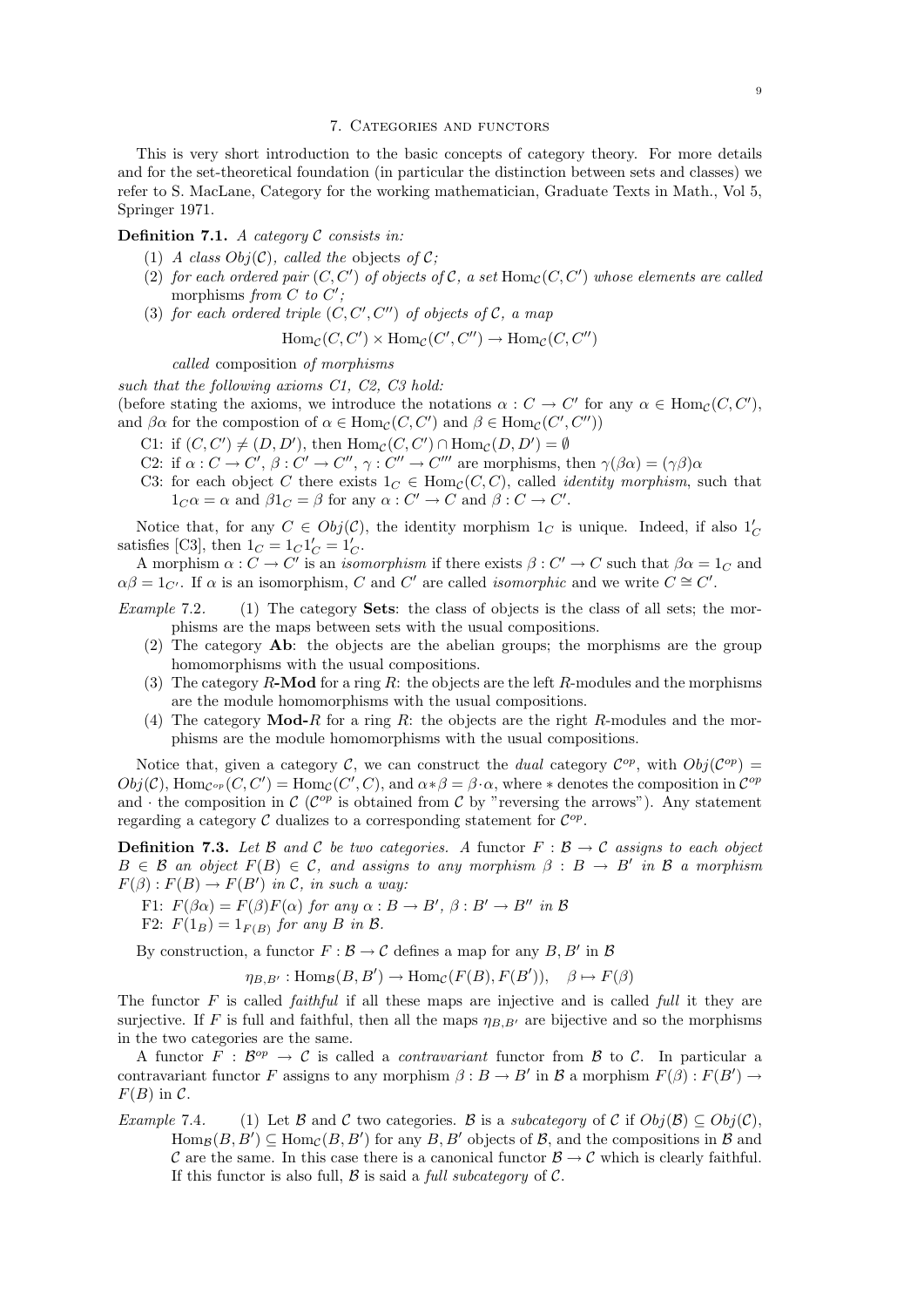(2) Let  $M \in R$ -Mod. As we have already observed  $\text{Hom}_R(M, N)$  is an abelian group for any  $N \in R$ -Mod. So we can define a functor (Verify the axioms!)

$$
\operatorname{Hom}_R(M,-): R\text{-Mod} \to \mathbf{Ab}, \quad N \mapsto \operatorname{Hom}_R(M,N)
$$

such that for any  $\alpha : N \to N'$ ,

$$
\operatorname{Hom}_R(M,\alpha): \operatorname{Hom}_R(M,N) \to \operatorname{Hom}_R(M,N'), \; \varphi \mapsto \alpha \varphi
$$

(3) Let  $M \in R$ -Mod and consider the abelian group  $\text{Hom}_R(N, M)$  for any  $N \in R$ -Mod. So we can define a contravariant functor (Verify the axioms!)

$$
\operatorname{Hom}_R(-,M) : (R\text{-Mod})^{op} \to \mathbf{Ab}, \quad N \mapsto \operatorname{Hom}_R(N,M)
$$

such that for any  $\alpha : N \to N'$ ,

 $\text{Hom}_R(\alpha, M) : \text{Hom}_R(N', M) \to \text{Hom}_R(N, M), \ \psi \mapsto \psi \alpha$ 

In these lectures we will deal mainly with categories having some kind of additive structure. For instance in the category R-Mod, any set of morphisms  $\text{Hom}_R(M, N)$  is an abelian group and the composition preserves the sums.

**Definition 7.5.** A category C is called preadditive if each set  $Hom_{\mathcal{C}}(C, C')$  is an abelian group and the compositions maps  $\text{Hom}_{\mathcal{C}}(C, C') \times \text{Hom}_{\mathcal{C}}(C', C'') \to \text{Hom}_{\mathcal{C}}(C, C'')$  are bilinear.

If B and C are preadditive categories, a functor  $F : B \to C$  is additive if  $F(\alpha + \alpha') =$  $F(\alpha) + F(\alpha')$  for  $\alpha, \alpha' : C \to C'$ .

Example 7.6. The category R-Mod is a preadditive category. If  $M \in R$ -Mod, then  $\text{Hom}_R(M, -)$ and  $\text{Hom}_R(-, M)$  are additive functors.

**Definition 7.7.** Let R and S two rings and let F : R-Mod  $\rightarrow$  S-Mod be an additive functor. F is called left exact if, for any exact sequence  $0 \to L \to M \to N \to 0$  in R-Mod, the sequence  $0 \to F(L) \to F(M) \to F(N)$  in S-Mod is exact. F is called right exact if, for any exact sequence  $0 \to L \to M \to N \to 0$  in R-Mod, the sequence  $F(L) \to F(M) \to F(N) \to 0$  in S-Mod is exact. The functor  $F$  is exact if it is both left and right exact.

In particular, if F is exact then for any exact sequence in R-Mod  $0 \to L \to M \to N \to 0$ , the corresponding sequence  $0 \to F(L) \to F(M) \to F(N) \to 0$  in S-Mod is exact.

**Proposition 7.8.** Let  $X \in R$ -Mod. The functor  $\text{Hom}_R(X, -)$  is left exact

*Proof.* Let  $0 \to L \stackrel{f}{\to} M \stackrel{g}{\to} N \to 0$  be an exact sequence in R-Mod. Denoted by  $f^* =$  $\text{Hom}_R(X, f)$  and  $g^* = \text{Hom}_R(X, g)$ , we have to show that the sequence of abelian groups  $0 \to \text{Hom}_R(X, L) \stackrel{f^*}{\to} \text{Hom}_R(X, M) \stackrel{g^*}{\to} \text{Hom}_R(X, N)$  is exact. In particular, we have to show that  $f^*$  is a mono and that  $\text{Im } f^* = \text{Ker } g^*$ .

Let us start considering  $\alpha : X \to L$  such that  $f^*(\alpha) = 0$ . So for any  $x \in X$   $f^*(\alpha)(x) =$  $f\alpha(x) = 0$ . Since f is a mono we conclude  $\alpha(x) = 0$  for any  $x \in X$ , that is  $\alpha = 0$ .

Consider now  $\beta \in \text{Im } f^*$ ; then there exists  $\alpha \in \text{Hom}_R(X, L)$  such that  $\beta = f^*(\alpha) = f\alpha$ . Hence  $g^*(\beta) = g\beta = gf\alpha = 0$ , since  $gf = 0$ . So we get Im  $f^* \leq \text{Ker } g^*$ .

Finally, let  $\beta \in \text{Ker } g^*$ , so that  $g\beta = 0$  This means  $\text{Im } \beta \leq \text{Ker } g = \text{Im } f$ . For any  $x \in X$ define  $\alpha$  as  $\alpha(x) = f^{\leftarrow}(\beta(x))$ :  $\alpha$  is well-defined since f is a mono and clearly  $\beta = f\alpha = f^{\ast}(\alpha)$ . So we get  $\text{Ker } g^* \leq \text{Im } f$ <sup>∗</sup>

In a similar way one prove that the functor  $\text{Hom}_R(-, X)$  is left exact. Notice that, since  $\text{Hom}_R(-, X)$  is a contravariant functor, left exact means that for any exact sequence in R-Mod  $0 \to L \to M \to N \to 0$ , the corresponding sequence of abelian groups  $0 \to \text{Hom}_R(N, X) \to$  $Hom_R(M, X) \to Hom_R(L, X)$  is exact.

Remark 7.9. Notice that if F is an additive functor and  $0 \to L \stackrel{f}{\to} M \stackrel{g}{\to} N \to 0$  is a split exact sequence in R-Mod, then  $0 \to F(L) \stackrel{F(f)}{\to} F(M) \stackrel{F(g)}{\to} F(N) \to 0$  is split exact. Indeed, since there exists  $\varphi$  such that  $\varphi f = id_L$  (see Proposition 5.2),  $F(\varphi)F(f) = id_{F(L)}$ , so  $F(f)$  is a split mono. Similarly one show that  $F(g)$  is a split epi.

In particular, for a given module  $X \in R$ -Mod the functors  $\text{Hom}_{R}(X, -)$  and  $\text{Hom}_{R}(-, X)$ could be not exact. Nevertheless, if  $0 \to L \to M \to N \to 0$  is a split exact sequence in R-Mod, then the sequence  $0 \to \text{Hom}_R(X, L) \to \text{Hom}_R(X, M) \to \text{Hom}_R(X, N) \to 0$  and the sequence  $0 \to$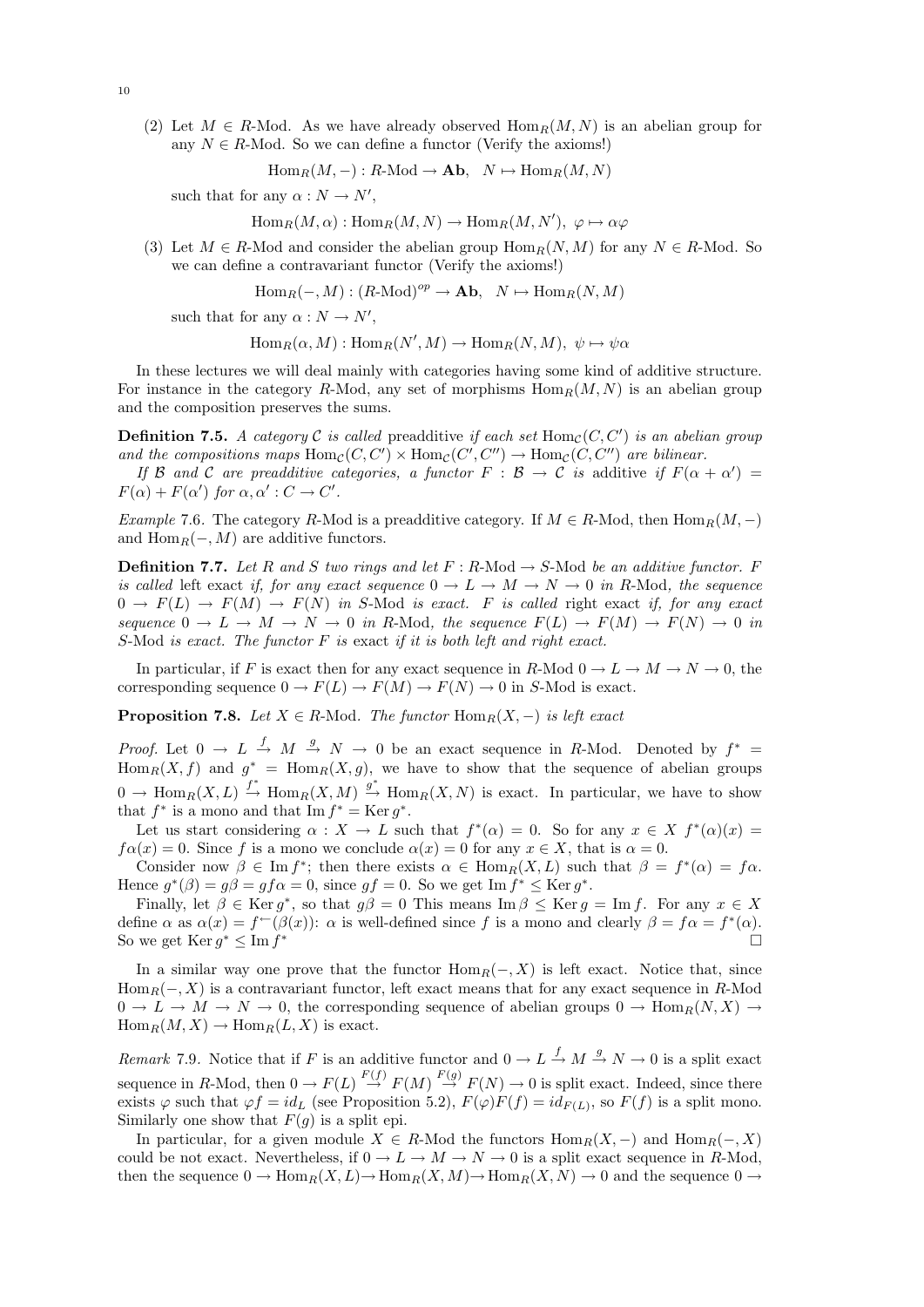$\text{Hom}_R(N, X) \to \text{Hom}_R(M, X) \to \text{Hom}_R(L, X) \to 0$  are split exact. In particular  $\text{Hom}_R(X, L \oplus$  $N) \cong \text{Hom}_R(X, L) \oplus \text{Hom}_L(X, N)$  and  $\text{Hom}_R(L \oplus N, X) \cong \text{Hom}_R(L, X) \oplus \text{Hom}_R(N, X)$ 

One often wishes to compare two functors with each other. So we introduce the notion of natural transformation:

**Definition 7.10.** Let F and G two functors  $\mathcal{B} \to \mathcal{C}$ . A natural transformation  $\eta : F \to G$ is a family of morphisms  $\eta_B : F(B) \to G(B)$ , for any  $B \in \mathcal{B}$ , such that for any morphism  $\alpha: B \to B'$  in B the following diagram in C is commutative

$$
F(B) \xrightarrow{\eta_B} G(B)
$$
  

$$
F(\alpha) \downarrow \qquad \qquad G(\alpha)
$$
  

$$
F(B') \xrightarrow{\eta_{B'}} G(B')
$$

If  $\eta_B$  is an isomorphism in C for any  $B \in \mathcal{B}$ , then  $\eta$  is called a natural equivalence.

Two categories  $\mathcal B$  and  $\mathcal C$  are *isomorphic* if there exist functors  $F : \mathcal B \to \mathcal C$  and  $G : \mathcal C \to \mathcal B$  such that  $GF = 1_B$  and  $FG = 1_C$ . This is a very strong notion, in fact there are several and relevant examples of categories  $\beta$  and  $\beta$  which have essentially the same structure, but where there is a bijective correspondence between the isomorphism classes of objects rather than between the individual objects. Therefore we define the following concept:

**Definition 7.11.** A functor  $F : \mathcal{B} \to \mathcal{C}$  is an equivalence if there exists a functor  $G : \mathcal{C} \to \mathcal{B}$ and natural equivalences  $GF \rightarrow 1_B$  and  $FG \rightarrow 1_C$ 

If the functor F is contravariant and gives an equivalence between  $\mathcal{B}^{op}$  and C, we say that F is a duality.

**Proposition 7.12.** A functor  $F : \mathcal{B} \to \mathcal{C}$  is an equivalence if and only if it is full and faithful, and every object of C is isomorphic to an object of the form  $F(B)$ , with  $B \in \mathcal{B}$ .

Thanks to the previous proposition and its analogous for any duality, one can prove the following properties (we state everything in case of a duality, since we will deeply deal with this setting in the final section):

**Proposition 7.13.** Let  $F : \mathcal{B} \to \mathcal{C}$  be a duality. Then:

- (1)  $0 \to M \stackrel{f}{\to} N$  is a mono in B if and only if  $F(N) \stackrel{F(f)}{\to} F(M) \to 0$  is an epi in C.
- (2)  $M \stackrel{f}{\rightarrow} N \rightarrow 0$  is an epi in B if and only if  $0 \rightarrow F(N) \stackrel{F(f)}{\rightarrow} F(M)$  is an epi in C.
- (3)  $M \stackrel{f}{\rightarrow} N$  is an iso in  $\mathcal B$  if and only if  $F(N) \stackrel{F(f)}{\rightarrow} F(M)$  is an iso in  $\mathcal C$ .
- (4) The sequence  $0 \to L \stackrel{f}{\to} M \stackrel{g}{\to} N \to 0$  is exact in B if and only if the sequence  $0 \to$  $F(N) \stackrel{F(g)}{\rightarrow} F(M) \stackrel{F(f)}{\rightarrow} F(L) \rightarrow 0$  is exact in C
- (5) an object  $B \in \mathcal{B}$  is projective if and only if  $F(B) \in \mathcal{C}$  is injective.
- (6) An object  $B \in \mathcal{B}$  is injective if and only if  $F(B) \in \mathcal{C}$  is projective.
- (7) An object  $B \in \mathcal{B}$  is indecomposable if and only if  $F(B) \in \mathcal{C}$  is indecomposable.
- (8) An object  $B \in \mathcal{B}$  is simple if and only if  $F(B) \in \mathcal{C}$  is simple.

#### **EXERCISE**

Exercise 7.14. Let  $M, N, L \in R$ -Mod. Give an explicit construction of the isomorphisms  $\text{Hom}_R(X, L\oplus N) \cong \text{Hom}_R(X, L) \oplus \text{Hom}_R(X, N)$  and  $\text{Hom}_R(L\oplus N, X) \cong \text{Hom}_R(L, X) \oplus \text{Hom}_R(N, X)$ of Remark 7.9.

*Exercise* 7.15. Let  $(P, \leq)$  be a partially ordered set. Let us define a category C in this way: the objects of C are the elements of P, and with a unique morphism  $p \to q$  whenever  $p \leq q$ , while  $\text{Hom}_{\mathcal{C}}(p,q) = 0$  if  $p \nleq q$ . Verify that the axioms [C1], [C2], [C3] are satisfied. This is an example of a small category, i.e. a category where the class of objects is a set.

Exercise 7.16. Let  $\varphi: R \to S$  be a homomorphism of rings. Each left S-module M has also a structure of left R-module, defining  $rx := \varphi(r)x$  for any  $x \in M$  and any  $r \in R$ . Let  $\varphi^*$ :  $S\text{-Mod} \to R\text{-Mod}, M \mapsto M, \alpha \mapsto \alpha$  for any  $M \in S\text{-Mod}$  and for any  $\alpha \in \text{Hom}_S(M, N)$ . Verify that  $\varphi^*$  is an additive and faithful functor (called *restriction of scalars*)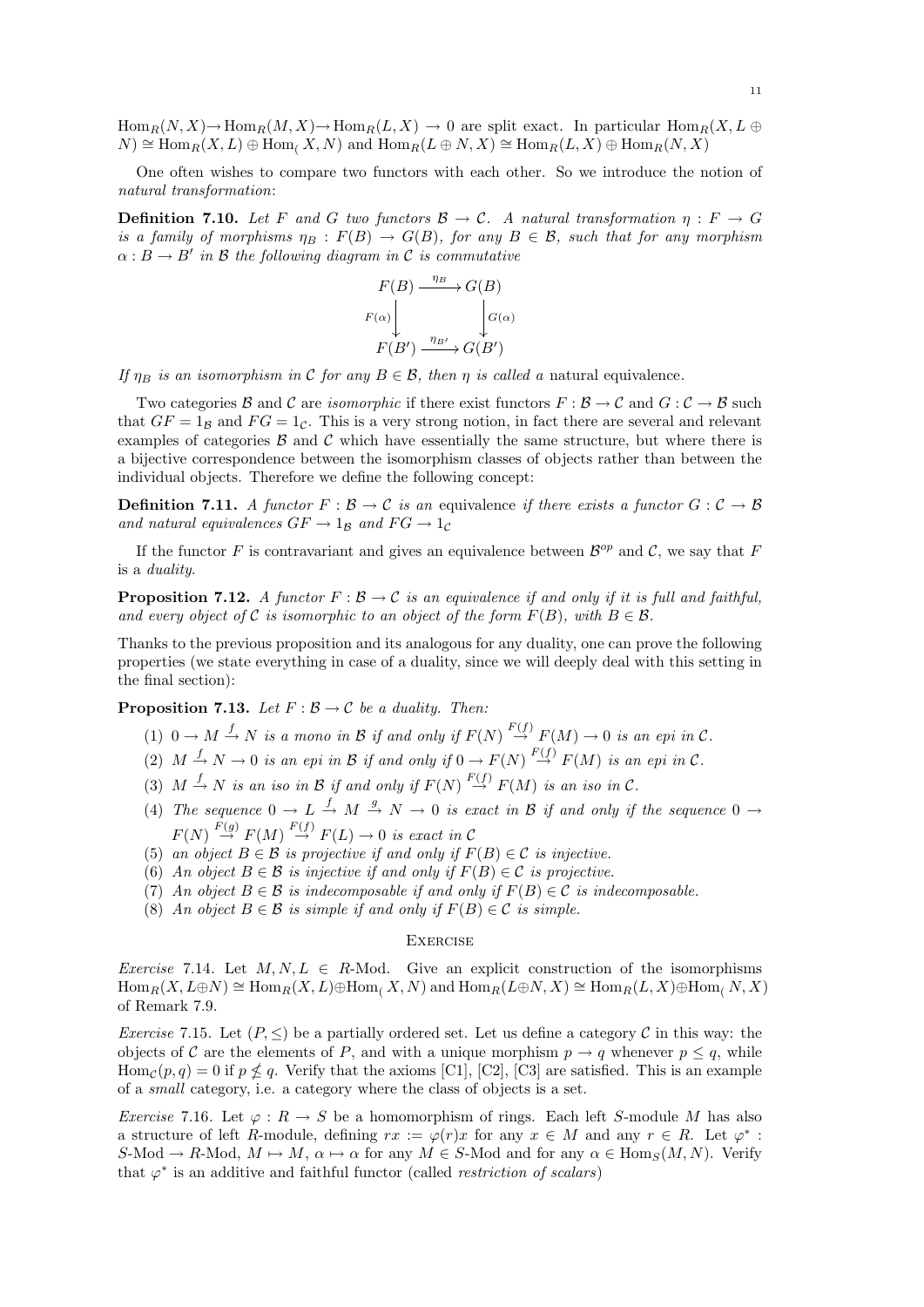Exercise 7.17. A functor F is exact if and only if  $F(L) \to F(M) \to F(N)$  is exact whenever  $L \to M \to N$  is exact.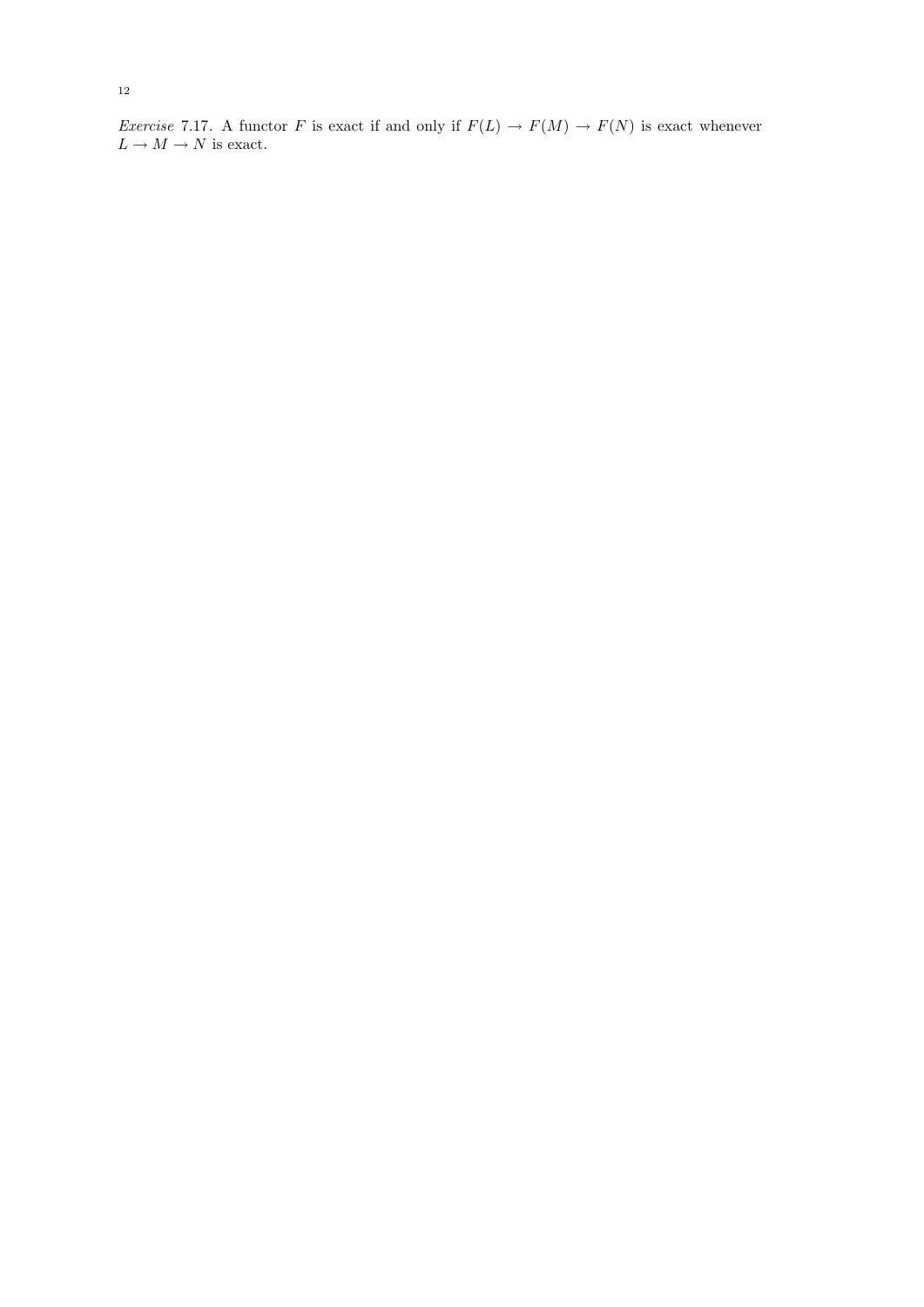#### 8. Projective modules

In general, for a given R-module M, the functor  $\text{Hom}_R(M, -)$  is left exact but not right exact. In this section we study the R-modules P for which  $\text{Hom}_R(P, -)$  is also right exact.

## **Definition 8.1.** A module  $P \in R$ -Mod is projective if  $\text{Hom}_R(P, -)$  is an exact functor.

The right exactness is equivalent to require that for any  $M \stackrel{g}{\rightarrow} N \rightarrow 0$  in R-Mod the homomorphism  $\text{Hom}_R(P,M) \stackrel{\text{Hom}_R(P,g)}{\to} \text{Hom}_R(P,N)$  is an epi, that is for any  $\varphi \in \text{Hom}_R(P,N)$  there exists  $\psi \in \text{Hom}_R(P, M)$  such that  $g\psi = \phi$ .

$$
M \xrightarrow[\times]{g} N \longrightarrow 0
$$
  
\n
$$
\downarrow^{\vee} \searrow \varphi
$$
  
\n
$$
P
$$

Example 8.2. Any free module is projective. Indeed, let  $R^{(I)}$  a free R-module with  $(x_i)_{i\in I}$  a basis. Given  $M \stackrel{g}{\rightarrow} N \rightarrow 0$  and  $\varphi : R^{(1)} \rightarrow N$  in R-Mod, let  $m_i \in M$  such that  $g(m_i) = \varphi(x_i)$  for any  $i \in I$ . Define  $\psi(x_i) = m_i$  and, for  $x = \sum r_i x_i$ ,  $\psi(x) = \sum r_i m_i$ . We get that  $g\psi = \varphi$ . Notice that from the construction is clear that the homomorphism  $\psi$  could be not unique.

**Proposition 8.3.** Let  $P \in R$ -Mod. The following are equivalent:

- $(1)$  P is projective
- (2) P is a direct summand of a free module
- (3) every exact sequence  $0 \to L \xrightarrow{f} M \xrightarrow{g} P \to 0$  splits.

*Proof.* 1  $\Rightarrow$  3 Let  $0 \to L \stackrel{f}{\to} M \stackrel{g}{\to} P \to 0$  be an exact sequence in R-Mod and consider the homorphism  $1_P : P \to P$ . Since P is projective there exists  $\psi : P \to M$  such that  $q\psi = 1_P$ . By Proposition 5.2 we conclude that the sequence splits.

 $3 \Rightarrow 2$  The module P is a quotient of a free module, so there exist an exact sequence  $0 \to K \stackrel{f}{\to}$  $R^{(I)} \stackrel{g}{\rightarrow} P \rightarrow 0$ , which is split.

 $2 \Rightarrow 1$  If  $R^{(I)} = P \oplus L$ , then  $\text{Hom}_R(R^{(I)}, N) \cong \text{Hom}_R(P, N) \oplus \text{Hom}_R(L, N)$  for any  $N \in R$ -Mod. So let us consider the homorphisms

$$
M \xrightarrow{g} N \longrightarrow 0 \quad \text{and} \quad M \xrightarrow{\sigma} N \longrightarrow 0
$$
  
\n
$$
\uparrow \varphi
$$
  
\n
$$
\uparrow \varphi
$$
  
\n
$$
\uparrow \varphi
$$
  
\n
$$
\uparrow \varphi
$$
  
\n
$$
\uparrow \varphi
$$
  
\n
$$
\uparrow \varphi
$$
  
\n
$$
\uparrow \varphi
$$
  
\n
$$
\uparrow \varphi
$$
  
\n
$$
\uparrow \varphi
$$
  
\n
$$
\uparrow \varphi
$$
  
\n
$$
\uparrow \varphi
$$
  
\n
$$
R^{(I)}
$$

where  $(\varphi, 0)(p + l) = \varphi(p) + 0(l) = \varphi(p)$  for any  $p \in P$  and  $l \in L$  and  $\alpha$  exists since  $R^{(I)}$  is projective. Then  $\alpha = (\psi, \beta)$ , with  $\psi \in \text{Hom}_{R}(P, N)$  and  $\beta \in \text{Hom}_{R}(L, N)$ , where  $\alpha(p+l)$  $\psi(p) + \beta(l)$  for any  $p \in P$  and  $l \in L$ . Hence  $g(\psi(p)) = g(\alpha(p)) = \varphi(p)$  for any  $p \in P$ . So we conclude that  $P$  is projective.

- Example 8.4. (1) Let R be a principal ideal domain (for instance,  $R = \mathbb{Z}$ ). Then any projective module is free. In particular, free abelian groups and projective abelian group coincide.
	- (2) Let  $R = \mathbb{Z}/6\mathbb{Z}$ . Then  $\mathbb{Z}/6\mathbb{Z} = 3\mathbb{Z}/6\mathbb{Z} \oplus 2\mathbb{Z}/6\mathbb{Z}$ . The ideals  $3\mathbb{Z}/6\mathbb{Z}$  and  $2\mathbb{Z}/6\mathbb{Z}$  are projective R-modules, but not free R-modules (why?)

**Proposition 8.5.** Let  $P \in R$ -Mod. P is projective if and only if there exists a family  $(\varphi_i, x_i)_{i \in I}$ with  $\varphi_i \in \text{Hom}_R(P, R)$  and  $x_i \in P$  such that for any  $x \in P$  one has  $x = \sum_i \varphi_i(x) x_i$  where  $\varphi_i(x) = 0$  for almost every  $i \in I$ .

*Proof.* Let P be projective and let  $R^{(I)} \stackrel{\beta}{\to} P \to 0$  be a spli epi. Consider  $(e_i)_{i \in I}$  a basis of  $R^{(I)}$ and define  $x_i = \beta(e_i)$ . Observe that  $\beta(\sum_i r_i e_i) = \sum_i r_i \beta(e_i) = \sum_i r_i x_i$ . By Proposition 5.2, there exists  $\varphi: P \to R^{(I)}$  such that  $\beta \varphi = id_P$ , which induces homomorphisms  $\varphi_i = \pi_i \varphi$  where  $\pi_i$  is the projection on the *i*-th component, so  $\varphi_i(x) \in R$  for any  $i \in I$  and  $\varphi(x) = \sum \varphi_i(x)$ . Hence for any  $x \in P$  one has  $x = \beta \varphi(x) = \beta(\sum_i \varphi_i(x)) = \sum_i \varphi_i(x) x_i$ , so  $(\varphi_i, x_i)_{i \in I}$  satisfies the stated properties.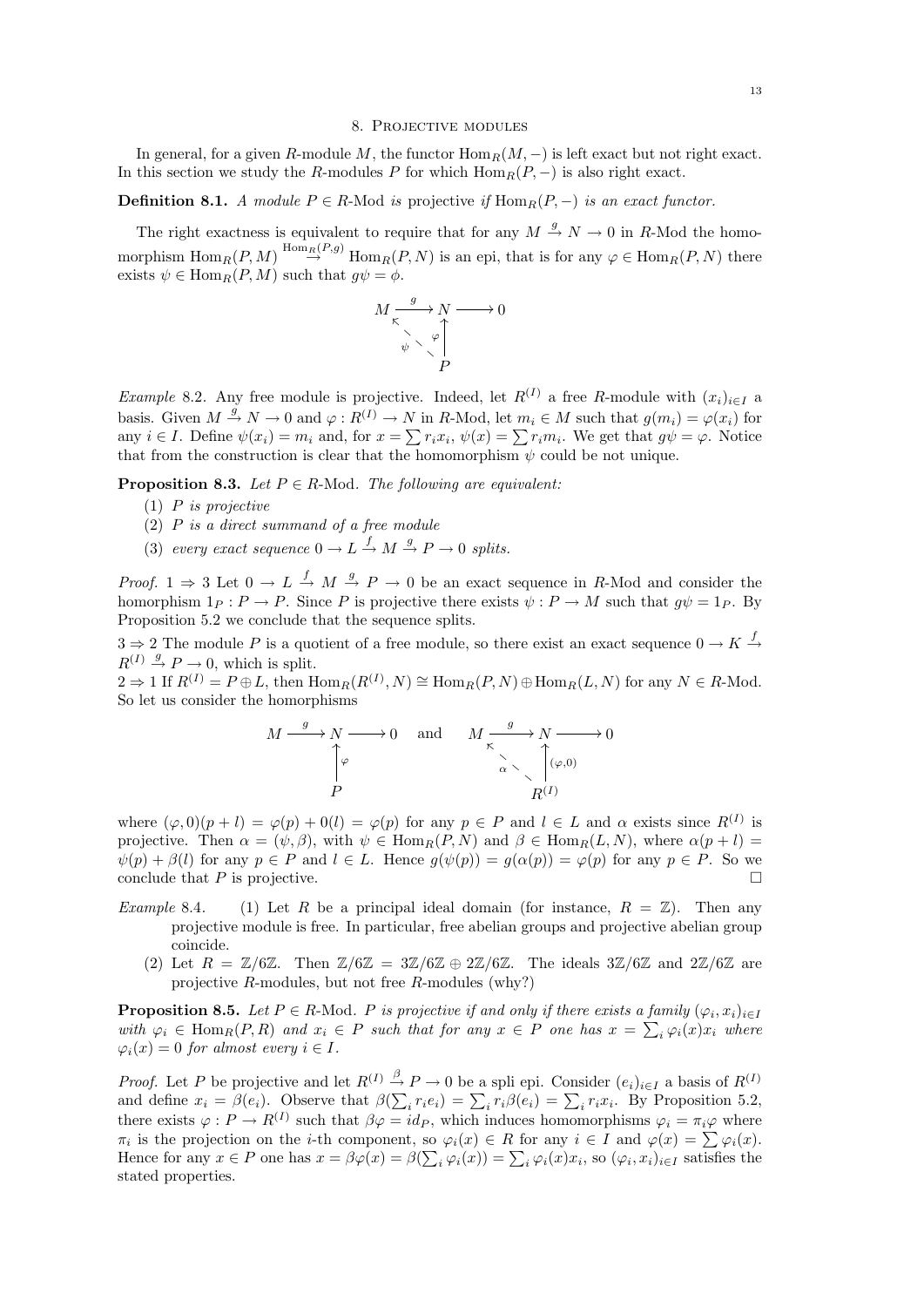Conversely, let  $(\varphi_i, x_i)_{i \in I}$  satisfy the statement and let  $\beta : R^{(I)} \to P$ ,  $e_i \mapsto x_i$ . The homomorphism  $\beta$  is an epi, since the family  $(x_i)_{i\in I}$  generates P, and  $\beta(\sum r_i) = \sum r_i x_i$ . Define  $\varphi: P \to R^{(I)}, x \mapsto \sum \varphi_i(x)$ . Then for any  $x \in P$  one gets  $\beta \varphi(x) = \beta(\sum \varphi_i(x)) = \sum \varphi_i(x)x_i = x$ . By Proposition 5.2 we conclude that  $\beta$  is a split epi and so P is projective.

Note that, from the results in the previous sections, the projective module  $_RR$  plays a crucial role in the category R-Mod, since for any  $M \in R$ -Mod there exists an epi  $R^{(I)} \to M \to 0$ , for some set I. A module with such property is called a *generator* and so  $R$  is a projective generator for R-Mod.

In particular, for any  $M \in R$ -Mod there exists a short exact sequence  $0 \to K \to P_0 \to M \to 0$ , with  $P_0$  projective. The same holds for the module  $K$ , and so, iterating the argument, we can construct an exact sequence

$$
\cdots \to P_i \to \cdots \to P_1 \to P_0 \to M \to 0
$$

where all the  $P_i$  are projectiveSuch a sequence is called a *projective resolution* of  $P$ . It is clearly not unique.

It is natural to ask if, for a given  $M \in R$ -Mod, there exists a projective module P and a "minimal" epi  $P \to M \to 0$ , in the sense that  $f_{|L}: L \to M$  is epi for no proper projective submodule of  $P$ . More precisely, we define:

**Definition 8.6.** A homomorphism  $f : M \to N$  is right minimal if for any  $g \in \text{End}_R(M)$  such that  $fg = f$ , one gets g is an isomomorphism.

If  $P_M$  is a projective module and  $P_M \to M$  is epimorphism right minimal, then  $P_M$  is a projective cover of M.

Remark 8.7. Consider the diagram



where  $P_M$  is a projective cover of M and P is a projective module. Since  $P_M$  and P are projective, there exist  $\varphi$  and  $\psi$  such that the diagram commutes. Hence  $f\psi = g$  and  $g\varphi = f$ , so  $f\psi\varphi = f$ and, since f is right minimal, we conclude  $\psi\varphi$  is an iso. In particular  $\varphi$  is a mono. Define  $\theta: P \to P_M$  as  $\theta = (\psi \varphi)^{-1} \psi$ : then  $\theta \varphi = id_P$  and so  $\varphi$  is a split mono (see Proposition 5.2). We conclude that  $P_M$  is a direct summand of P. This explains the minimality property of the projective cover announced above.

If also P is a projective cover of M, using the same argument we get that  $\varphi\psi$  is an iso, that is  $\varphi = \psi^{-1}$  and  $P_M$  is isomorphic to P. We have shown that the projective cover is unique (modulo isomorphisms).

We state the following characterization of projective covers:

**Theorem 8.8.** Let P a projective module. Then  $P \stackrel{f}{\rightarrow} M \rightarrow 0$  is a projective cover of M if and only if Ker f is a superfluous submodule of P (i.e. for any submodule  $L \leq P$ ,  $L + \text{Ker } f = P$ implies  $L = P.$ )

Observe that, given  $M \in R$ -Mod, a projective cover for M could not exist. A ring in which any module admits a projective cover is called semiperfect

Let now  $M \in R$ -Mod and suppose there exist a projective resolution of M

$$
\dots P_2 \stackrel{f_2}{\rightarrow} P_1 \stackrel{f_1}{\rightarrow} P_0 \stackrel{f_0}{\rightarrow} M \rightarrow 0
$$

such that  $P_0$  is a projective cover of M and  $P_i$  is a projective cover of Ker  $f_{i-1}$  for any  $i \in \mathbb{N}$ . Such a resolution is called a minimal projective resolution of M.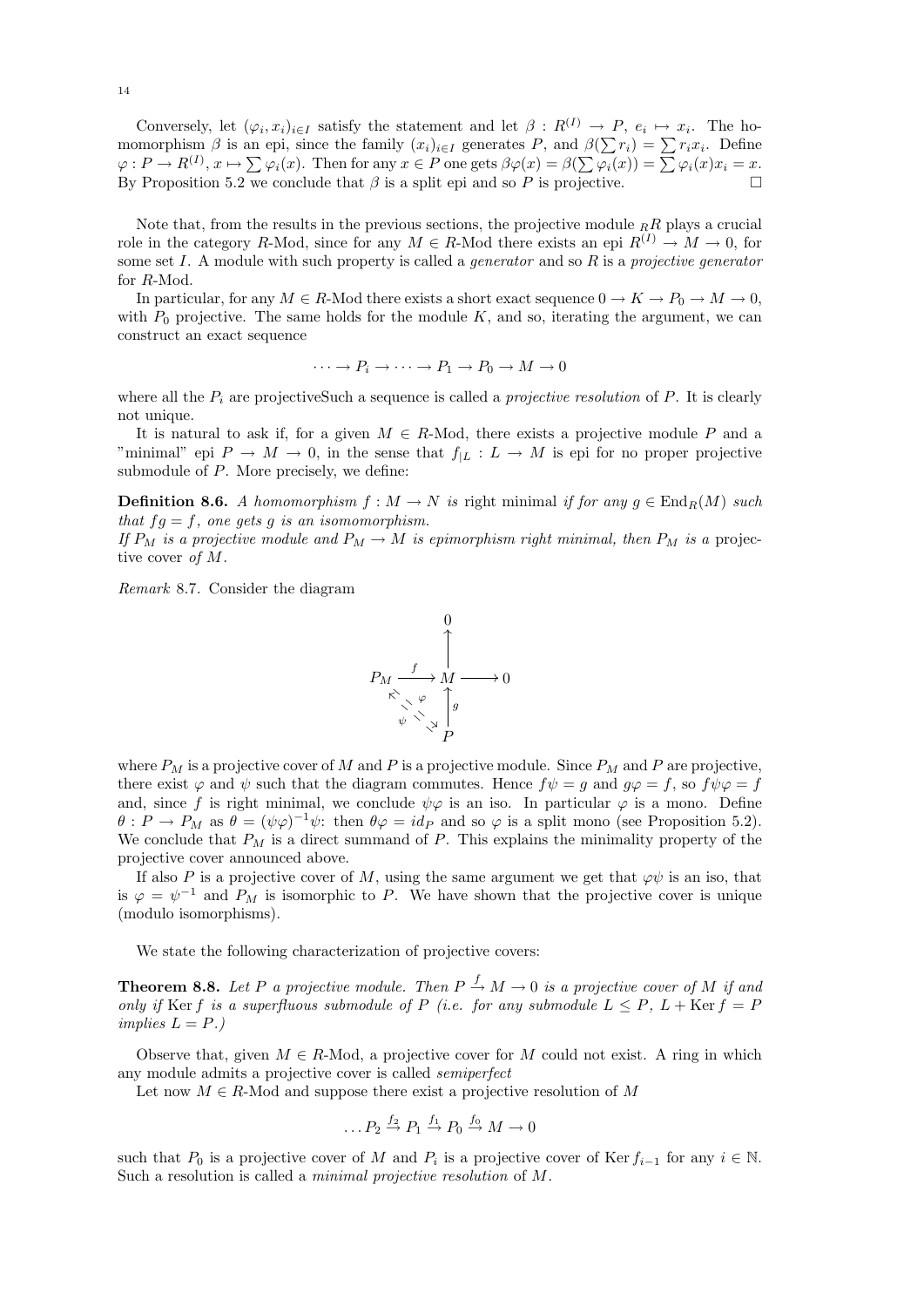#### **EXERCISE**

*Exercise* 8.9. Let  $P_1, P_2, \ldots, P_n \in R$ -Mod. Then  $\bigoplus_{i=1,\ldots,n} P_i$  is projective if and only if  $P_i$  is projective for any  $i = 1, \ldots, n$ .

Exercise 8.10. Let  $0 \to L \to M \to N \to 0$  a short exact sequence in R-Mod. If L and N are projective, then  $M$  is projective

Exercise 8.11. Let  $P \in R$ -Mod be a projective module. Show that, if P is finitely generated, then P is a direct summand of  $R^n$ , for a suitable  $n \in \mathbb{N}$ .

*Exercise* 8.12. Show that any abelian group  $n\mathbb{Z}, n \in \mathbb{N}$ , is a projective  $\mathbb{Z}$ -module.

*Exercise* 8.13. An epimorphism  $f : M \to N \to 0$  is called *superfluous* if Ker f is a superfluous submodule of M. Show that, if f is superfluous and  $fg$  is an epimorphism, then g is an epimorphism.

#### 9. Bimodules

**Definition 9.1.** Let R and S rings. An abelian group M is a left R- right S-bimodule if M is a left R-module and a right S-module such that the two scalar multiplications satisfy  $r(xs) = (rx)s$ for any  $r \in R$ ,  $s \in S$ ,  $x \in M$ . We write  $R M_S$ .

Example 9.2. Let  $M \in R$ -Mod and consider  $S = \text{End}_R^r(M)$ , the ring of homomorphism R-linear of M, where homorphisms act on the right (i.e.  $mf = f(m)$  and  $m(fg) = g(f(m))$ ). So M is a right S-module (Verify!) and  $_R M_S$  is a bimodule. Indeed  $(rm)f = f(rm) = rf(m) = r(mf)$  for any  $r \in R$ ,  $m \in M$  and  $f \in S$ .

Given a bimodule  $_R M_S$  and a left R-module N, the abelian group  $\text{Hom}_R(M, N)$  is naturally endowed with a structure of left S-module, by defining  $(sf)(x) := f(xs)$  for any  $f \in$  $\text{Hom}_R(M, N)$  and any  $x \in M$ . (Verify! crucial point:  $(s_1(s_2 f))(x) = (s_2 f(x_1)) = f(x_1, s_2) =$  $((s_1s_2)f)(x)$ .

Similary, if  $R\ N_T$  is a left R- right T-bimodule and  $M \in R$ -Mod, then  $\text{Hom}_R(M, N)$  is naturally endowed with a structure of right T-module, by defining  $(f t)(x) := f(x) t$  (Verify! crucial point:  $(f(t_1t_2))(x) = f(x)(t_1t_2) = (f(x))t_1)t_2 = ((ft_1)(x))t_2 = ((ft_1)t_2)(x).$ 

Moreover, one can show that if  $_R M_S$  and  $_R N_T$  are bimodules, then  $\text{Hom}_R(RM_S, RN_T)$  is a left S- right T-bimodule (Verify!).

Arguing in a similar way for right R-modules, if  $sM_R$  and  ${}_TN_R$  are bimodules, then the abelian group  $\text{Hom}_R(sM_R, T^N_R)$  is a left T- right S-bimodule, by  $(tf)(x) = t(f(x))$  and  $(fs)(x) = f(sx)$ .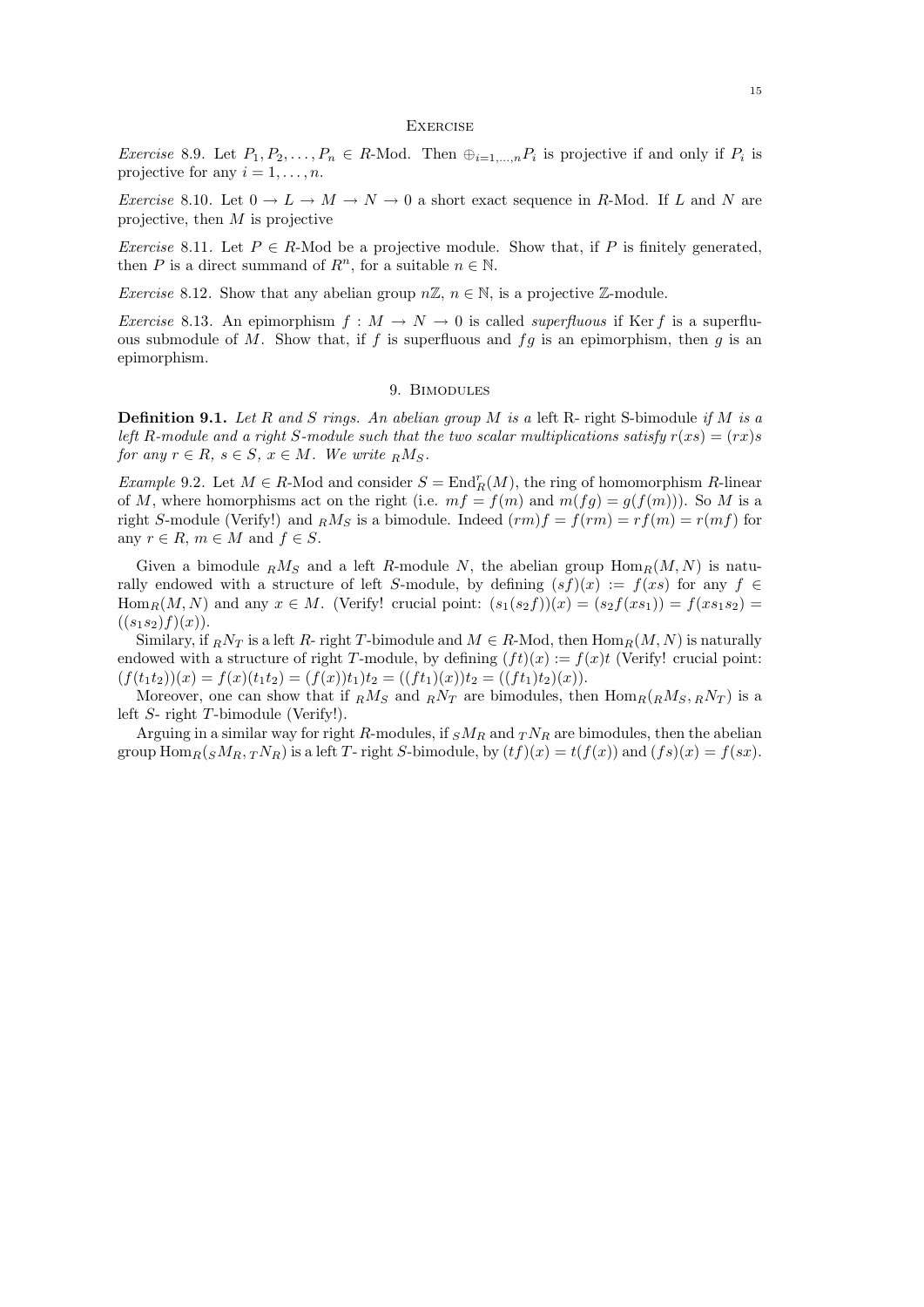#### 10. Injective modules

In this section we study the R-modules E for which  $\text{Hom}_R(-, E)$  is an exact functor. Observe that many results we are going to show are dual of those proved for projective modules.

## **Definition 10.1.** A module  $E \in R$ -Mod is injective if Hom<sub>R</sub>(−, E) is an exact functor.

The exactness is equivalent to require that for any  $0 \to L \stackrel{f}{\to} M$  in R-Mod the homomorphism  $\text{Hom}_R(M, E) \stackrel{\text{Hom}_R(f, E)}{\rightarrow} \text{Hom}_R(L, E)$  is an epi, that is for any  $\varphi \in \text{Hom}_R(L, E)$  there exists  $\psi \in \text{Hom}_R(M, E)$  such that  $\psi f = \varphi$ .

$$
0 \longrightarrow L \xrightarrow{\qquad f} M
$$

$$
\downarrow \searrow \searrow \searrow M
$$

$$
E
$$

Any module is quotient of a projective module. Does the dual property hold? that is, given any module  $M \in R$ -Mod, is it true that M embeds in a injective R-module? In the sequel we will answer to this crucial question.

An abelian group G is divisible if, for any  $n \in \mathbb{Z}$  and for any  $g \in G$ , there exists  $t \in G$  such that  $g = nt$ . We are going to show that an abelian group is injective if and only if it is divisible. We need the the following useful criterion to check whether a module is injective, known as Baer's Lemma.

**Lemma 10.2.** Let  $E \in R$ -Mod. The module E is injective if and only if for any left ideal J of R and for any  $\varphi \in \text{Hom}_R(J, E)$  there exists  $\psi \in \text{Hom}_R(R, E)$  such that  $\psi i = \varphi$ , where i is the canonical inclusion  $0 \to J \stackrel{i}{\to} R$ .

The lemma states that it is sufficient to check the injectivity property only for left ideals of the ring. In particular, the Baer's Lemma says that E is injective if and only if for any  $RJ \leq R$ and for any  $\varphi \in \text{Hom}_R(J, E)$  there exists  $y \in E$  such that  $\varphi(x) = xy$  for any  $x \in J$ .

**Proposition 10.3.** A module  $G \in \mathbb{Z}$ -Mod is injective if and only if it is divisible.

*Proof.* Let us assume G injective, consider  $n \in \mathbb{Z}$  and  $q \in G$  and the commutative diagram

$$
0 \longrightarrow \mathbb{Z}n \xrightarrow{i} \mathbb{Z}
$$

$$
\downarrow \varphi \qquad \downarrow \varphi
$$

$$
\downarrow \varphi \qquad \downarrow \varphi
$$

$$
\downarrow \varphi
$$

$$
\downarrow \varphi
$$

where  $\varphi(s_n) = sg$  for any  $s \in \mathbb{Z}$  and  $\psi$  exists since G is injective. Let  $t = \psi(1), t \in G$ . Then  $\varphi(n) = \psi(i(n))$  implies  $q = nt$  and we conclude that G is divisible.

Conversely, suppose G divisible and apply Baer's Lemma. The ideal of  $\mathbb Z$  are of the form  $\mathbb Z_n$ for  $n \in \mathbb{Z}$ , so we have to verify that for any  $\varphi \in \text{Hom}_{\mathbb{Z}}(\mathbb{Z}_n, G)$  there exists  $\psi$  such that

$$
0 \longrightarrow \mathbb{Z}n \xrightarrow{i} \mathbb{Z}
$$

$$
\downarrow \varphi \qquad \downarrow \varphi
$$

$$
\downarrow \varphi \qquad \downarrow \varphi
$$

$$
\downarrow \varphi
$$

$$
\downarrow \varphi
$$

commutes. Let  $g \in G$  such that  $\varphi(n) = g$ . Since Z is a free Z-module, define  $\psi(1) = t$  where  $g = nt$  and so  $\psi(r) = rt$  for any  $r \in \mathbb{Z}$ . Hence  $\varphi(sn) = sg = snt = \psi(i(sn))$ .

The result stated in the previous proposition holds for any Principal Ideal Domain  $R$  (see Exercise 10.14).

*Example* 10.4. The  $\mathbb{Z}$ -module  $\mathbb{Q}$  is injective.

Remark 10.5. Any abelian group G embeds in a injective abelian group. Indeed, consider a short exact sequence  $0 \to K \to \mathbb{Z}^{(I)} \to G \to 0$  and the canonical inclusion in  $\mathbb{Z}\text{-Mod }0 \to \mathbb{Z} \to \mathbb{Q}$ . One easily check that  $\mathbb{Q}^{(I)}/K$  is divisible (Verify!) and so injective. Then we get the induced monomorphism  $0 \to G \cong \mathbb{Z}^{(I)}/K \to \mathbb{Q}^{(I)}/K$ .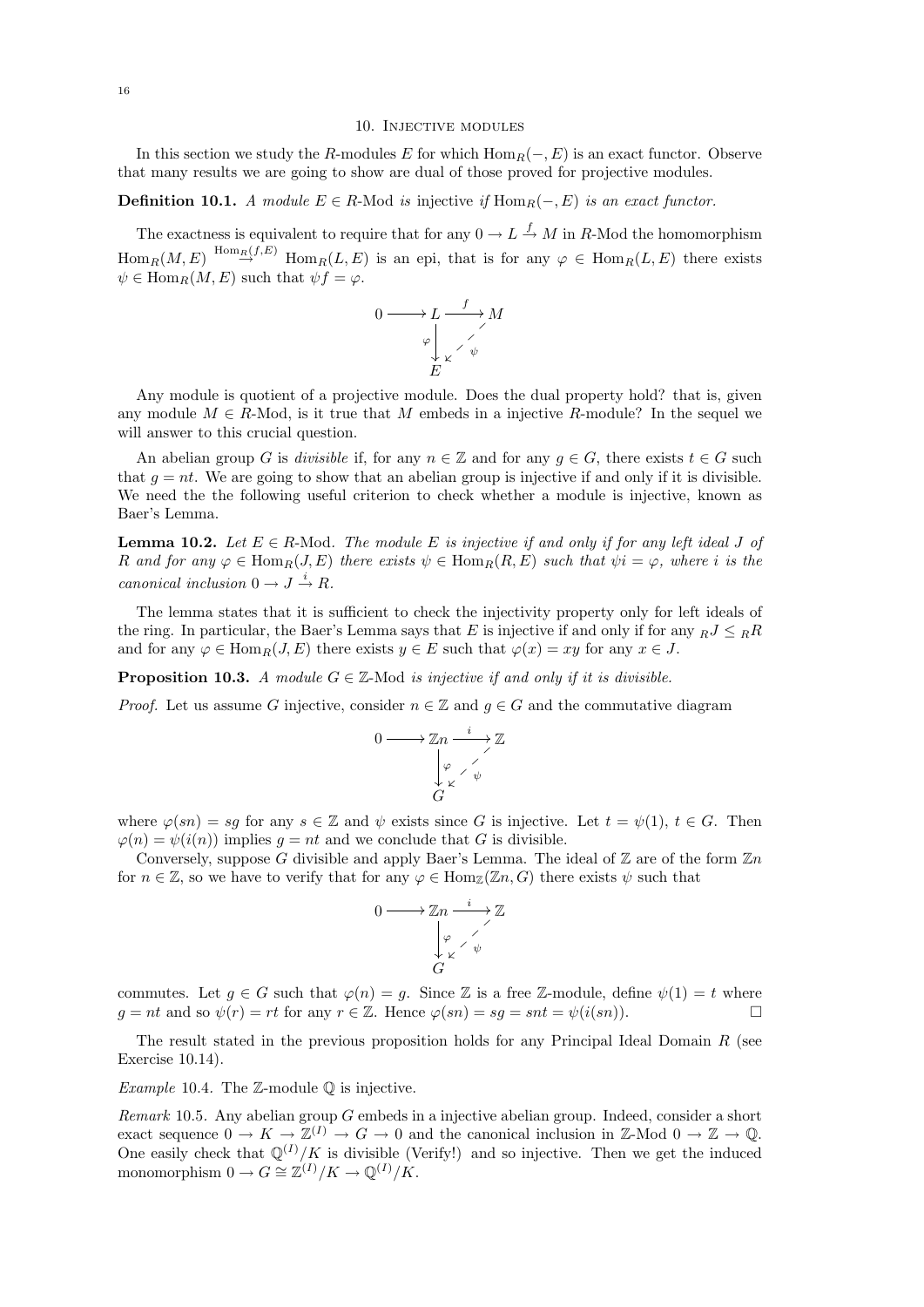**Proposition 10.6.** Let R be a ring. If  $D \in \mathbb{Z}$ -Mod is injective, then  $\text{Hom}_{\mathbb{Z}}(R, D)$  is an injective left R-module

*Proof.* First notice that, since  $_{\mathbb{Z}}R_R$  is a bimodule,  $\text{Hom}_{\mathbb{Z}}(R, D)$  is naturally endowed with a structure of left R-module. In order to verify that it is injective, we apply Baer's Lemma. So let  $R I \leq R R$  and  $h : I \to \text{Hom}_{\mathbb{Z}}(R, D)$  an R-homomorphism. Then  $\gamma : I \to D$ ,  $a \mapsto h(a)(1)$  defines a Z-homomorphism and, since D is an injective abelian group, there exists  $\overline{\gamma}: R \to D$  which extends  $\gamma$ . Now we have, for any  $a \in I$  and  $r \in R$ ,

$$
(a\overline{\gamma})(r) = \overline{\gamma}(ra) = \gamma(ra) = [h(ra)](1) = [rh(a)](1) = [h(a)](r)
$$

so  $h(a) = a\overline{\gamma}$  for any  $a \in I$ . Hence we conclude  $\text{Hom}_{\mathbb{Z}}(R, D)$  is injective by Baer's Lemma.  $\square$ 

Corollary 10.7. Let  $M \in R$ -Mod. Then there exists an injective module  $E \in R$ -Mod and a monomorphism  $0 \to M \to E$ .

*Proof.* Consider the isomorphism of Z-modules  $\varphi : \text{Hom}_R(R, M) \to M$ ,  $f \mapsto f(1)$ . Observe that since  $_R R_R$  is a left R- right R-bimodule, then  $\text{Hom}_R(R, M)$  is naturally endowed with a structure of left R-module. One easily check that  $\varphi$  is also R-linear, hence  $_R M \cong \text{Hom}_R(R_R, M)$ Hom<sub>Z</sub>(R<sub>R</sub>, M). By Remark 10.5, there is a mono of Z-modules  $0 \to M \to G$  from which we obtain a mono of R-modules  $0 \to \text{Hom}_{\mathbb{Z}}(R_R, M) \to \text{Hom}_{\mathbb{Z}}(R_R, G)$ , where  $\text{Hom}_{\mathbb{Z}}(R_R, G)$  is an injective left  $R$ -module by Proposition 10.6.

Since any module M embeds in a injective one, it is natural to ask whether there exists a "minimal" injective module containing M.

**Definition 10.8.** A homomorphism  $f : M \to N$  is left minimal if for any  $g \in \text{End}_R(N)$  such that  $gf = f$ , one gets g is an isomomorphism.

If  $E_M$  is an injective module and  $M \to E_M$  is a monomorphism left minimal, then  $E_M$  is an injective envelope of M.

Remark 10.9. Consider the diagram



where  $E_M$  is an injective envelope of M and E is an injective module. Since  $E_M$  and E are injective, there exist  $\varphi$  and  $\psi$  such that the diagram commutes. Hence  $\psi g = f$  and  $\varphi f = g$ , so  $\psi \varphi f = f$  and, since f is left minimal, we conclude that  $\psi \varphi$  is an iso. In particular  $\varphi$  is a mono and so it is a split mono. We conclude that  $E_M$  is a direct summand of E. This explains the minimality property of the injective envelope announced above.

If also E is an injective envelope of M, using the same argument we get that  $\varphi\psi$  is an iso, that is  $\varphi$  is an iso and  $E_M$  is isomorphic to E. We have shown that the injective envelope is unique (modulo isomorphisms).

We state the following characterization of injective envelope.

**Theorem 10.10.** Let E be an injective module. Then  $0 \to M \stackrel{f}{\to} E$  is an injective envelope if and only if Im f is an essential submodule of M (i.e. for any submodule  $L \leq E$ ,  $L \cap \text{Im } f \neq \{0\}$ )

*Proof.* Suppose  $0 \to M \stackrel{f}{\to} E$  is an injective envelope and let  $L \leq E$  such that  $L \cap \text{Im } f = \{0\}.$ Then  $\text{Im } f \oplus L \leq E$  and we can consider the commutative diagram

$$
0 \longrightarrow M \xrightarrow{f} \operatorname{Im} f \oplus L \xrightarrow{i} E
$$
  

$$
f \downarrow \qquad \qquad \downarrow \qquad \downarrow
$$
  

$$
E \uparrow \qquad \qquad \downarrow
$$

where i is the canonical inclusion of Im  $f \oplus L$  in E and  $\varphi$  exists since E is injective. Then  $\varphi f = f$ but  $\varphi$  is clearly not an iso.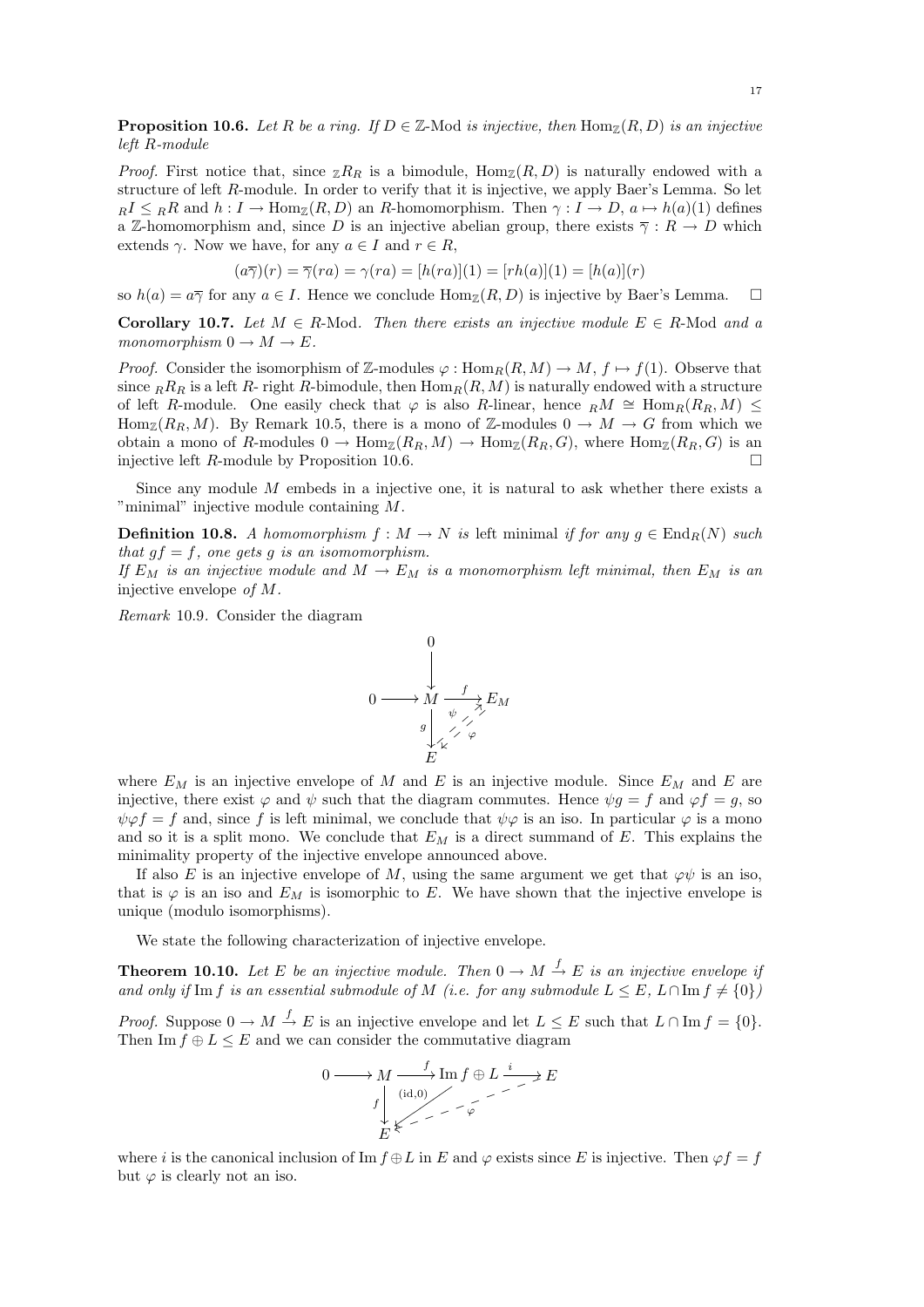Conversely, let Im f be essential in M and let  $g \in \text{End}_R(E)$  such that  $gf = f$ . Since f is an essential mono we conclude that  $g$  is a mono (see Exercise 10.17), so it is a split mono. In particular,  $\text{Im } f \leq \text{Im } g \stackrel{\oplus}{\leq} E$ , contradicting the essentiality of  $\text{Im } f$ .

Not every module has a projective cover. Thus the next result is especially remarkable

#### Theorem 10.11. Every module has an injective envelope.

*Proof.* Let  $M \in R$ -Mod; by Corollary 10.7 there exists an injective module Q such that  $0 \rightarrow$  $M \to Q$ . Consider the set  $\{E' | M \leq E' \leq Q \text{ and } M \text{ essential in } E'\}$ . One easily check that it is an inductive set so, by Zorn's Lemma, it contains a maximal elemnt  $E$ . Let us show that  $E$  is a direct summand of  $Q$  and so  $E$  is injective (see Exercise 10.16). To this aim, consider the set  $\{F'|F' \leq Q \text{ and } F' \cap E = 0\}$ . It is inductive so, again by Zorn's Lemma, it contains a maximal element F. Then there exists an obvious iso  $g : E \oplus F/F \to E$  and  $E \oplus F/F \le Q/F$ : from the maximality of F it follows that  $E \oplus F/F \le Q/F$  is an essential inclusion (Verify!) so consider the diagram



where j is the canonical inclusion and  $\varphi$  exists since Q is injective. Moroever  $\varphi$  is a mono since  $\varphi j = g$  is a mono and j is an essential mono (see Exercise 10.17). It follows that M is essential in  $E = \text{Im } q$  and  $E = \text{Im } q = \varphi(E \oplus F/F)$  is essential in  $\text{Im } \varphi$ . Thus M is essential in  $\text{Im } \varphi$  so, from the maximality of E we conclude that  $E = \text{Im}\,\varphi$  and hence  $\varphi(E \oplus F/F) = \varphi(Q/F)$ . Since  $\varphi$  is a mono we conclude  $E \oplus F = Q$ .

**Proposition 10.12.** Let  $E \in R$ -Mod. The following are equivalent:

- (1)  $E$  is injective
- (2) every exact sequence  $0 \to E \stackrel{f}{\to} M \stackrel{g}{\to} N \to 0$  splits.

*Proof.* 1  $\Rightarrow$  2 Consider the commutative diagram

$$
0 \longrightarrow E \longrightarrow M
$$
  
\n
$$
\downarrow_{\kappa} \qquad \searrow \qquad M
$$
  
\n
$$
E
$$

where  $\varphi$  exists since E is injective. Since  $\varphi f = id_E$ , by Proposition 5.2 we conclude that f is a split mono.

 $2 \Rightarrow 1$  By Corollary 10.7 there exists an exact sequence  $0 \rightarrow E \rightarrow F \rightarrow N \rightarrow 0$ , where F is an injective module. Since the sequence splits, we get that  $E$  is a direct summand of a injective module, and so E is injective (see Exercise 10.16).

Comparing the previous proposition with the analogous one for projective modules (see Proposition 8.3), there is an evident difference. Speaking about projective modules, we saw that a special role is played by the projective generator  $R$ . Does a module with the dual property exist? An injective module  $E \in R$ -Mod such that any  $M \in R$ -Mod embeds in  $E^{I_M}$ , for a set  $I_M$ , is called an *injective cogenerator* of R-Mod. We will see in the sequel that such a module always exists.

Remark 10.13. Dualizing what we showed in the projective case, for any module  $M \in R$ -Mod there exists a long exact sequence  $0 \to M \stackrel{f_0}{\to} E_0 \stackrel{f_1}{\to} E_1 \stackrel{f_2}{\to} E_2 \to \ldots$ , where the  $E_i$  are injective. This is called an *injective coresolution* of M. If  $E_0$  is an injective envelope of M and  $E_i$  in an injective envelope of Ker  $f_i$  for any  $i \geq 1$ , then the sequence is called a *minimal injective* coresolution of M.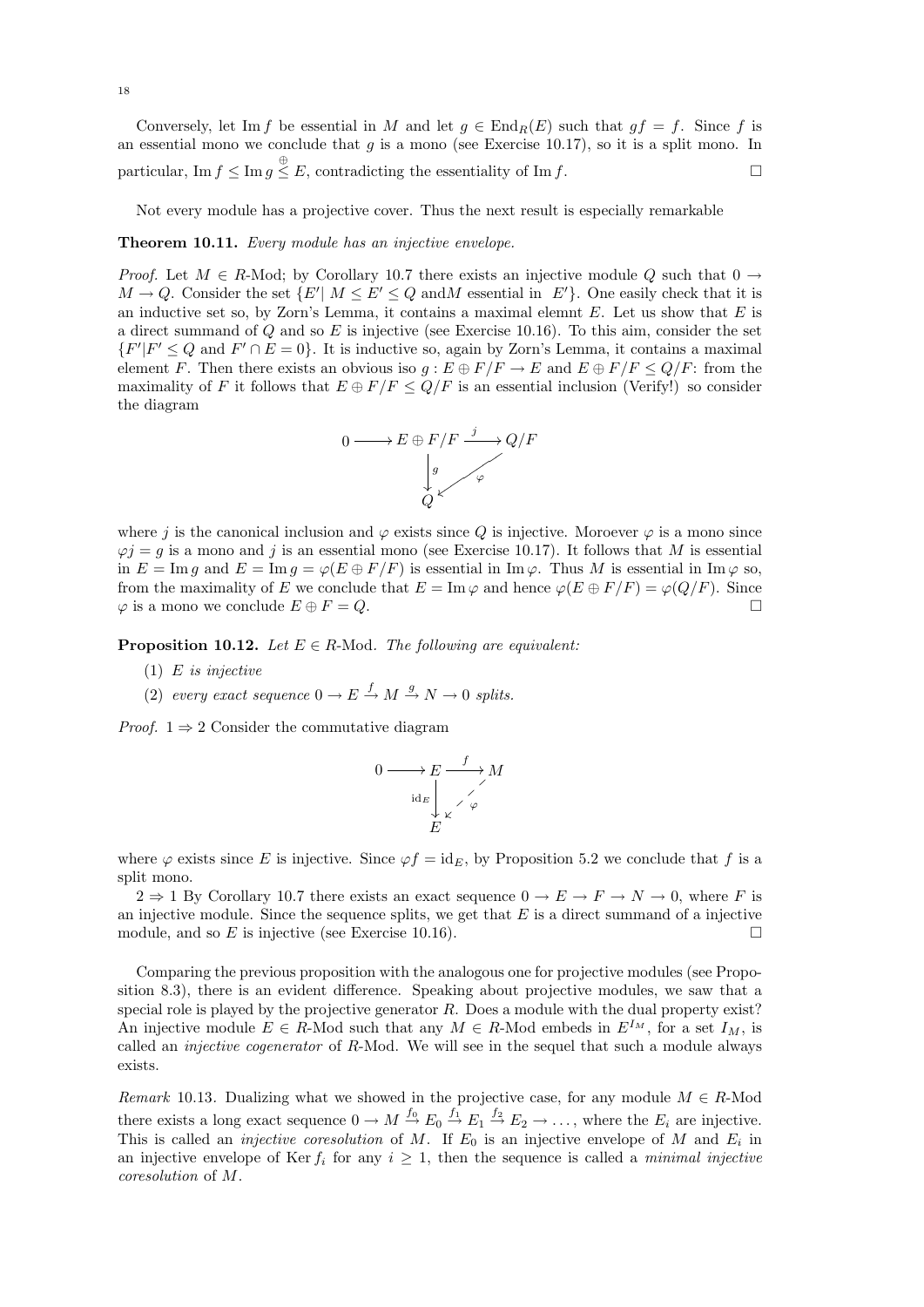#### **EXERCISES**

*Exercise* 10.14. Let  $R$  be a Principal Ideal Domain. Prove that an  $R$ -module is injective if and only if it is divisible.

*Exercise* 10.15. Let G be a divisible abelian group. Then  $G^{(I)}$  and  $G/N$  are divisible, for any set  $I$  and for any subgroup  $N$  of  $G$ .

*Exercise* 10.16. Let  $E_i$  for  $i = 1, ..., n$  in R-Mod. Then  $\bigoplus_{i \in I} E_i$  is injective if and only if  $E_i$  is injective for any  $i = 1 \dots n$ .

*Exercise* 10.17. A monomorphism  $0 \to L \to M$  is R-Mod is called *essential monomorphism* if Im L is essential in M. Prove that if f is an essential morphism and  $gf$  is a mono, then g is a mono.

*Exercise* 10.18. Let  $0 \to M \stackrel{f}{\to} L$  and  $0 \to L \stackrel{g}{\to} N$  two essential monomorphism. Show that gf is an essential monomorphism.

#### 11. ON THE LATTICE OF SUBMODULES OF M

Let  $M \in R$ -Mod and consider the partially ordered set  $\mathcal{L}_M = \{L | L \leq M\}$ . Then  $\mathcal{L}_M$  is a complete lattice, where for any  $N, L \in \mathcal{L}$ ,  $\sup\{N, L\} = L + N$  and  $\inf\{N, L\} = L \cap N$ . The greatest element of  $\mathcal{L}_M$  is M and the smallest if  $\{0\}$ .

Given an arbitrary module  $M \in R$ -Mod, it is natural to ask whether minimal or maximal elements of  $\mathcal L$  exist. They are exactly the maximal submodules of M and the simple submodules of M, respectively. More precisely we introduce the following definitions:

**Definition 11.1.** A module  $S \in R$ -Mod is simple if  $L \leq S$  implies  $L = \{0\}$  or  $L = S$ . A submodule  $N < M$  is a maximal submodule of M if  $N < L < M$  implies  $L = N$  or  $L = M$ .

- *Example* 11.2. (1) Let K be a field. Then K is the unique (modulo isomorphisms) simple module in K-Mod.
	- (2) In Z-Mod any abelian group  $\mathbb{Z}/\mathbb{Z}p$  with p prime is a simple abelian group. So in Z-Mod there are infinite simple modules.
	- (3) The regular module  $\mathbb Z$  does not contain any simple submodule, since any ideal of  $\mathbb Z$  is of the form  $\mathbb{Z}n$  and  $\mathbb{Z}m \leq \mathbb{Z}n$  whenever n divides m.

In general, it is not true that any module contains a simple or a maximal submodule. Nevertheless we have the following result (see also Exercise 11.17)

**Proposition 11.3.** Let R be a ring and  $R I \nleq R R$ . There exists a maximal left ideal M of R such that  $I \leq M < R$ . In particular R adimits maximal left ideals.

*Proof.* Let  $\mathcal{F} = \{L | I \leq L < R\}$ . The set  $\mathcal{F}$  is inductive since, given a sequence  $L_0 \leq L_1 \leq \ldots$ , the left ideal  $\bigcup L_i$  contains all the  $L_i$  and it is a proper ideal of R. Indeed, if  $\bigcup L_i = R$ , there would exist an index  $j \in \mathbb{N}$  such that  $1 \in L_j$  and so  $L_j = R$ . So by Zorn's Lemma,  $\mathcal F$  has a maximal element, which is clearly a maximal left ideal of R.

Example 11.4. Consider the regular module  $\mathbb Z$ . Then  $\mathbb Zp$  is a maximal submodule of  $\mathbb Z$  for any prime number p. Moreover the ideal  $\mathbb{Z}n$  is contained in  $\mathbb{Z}p$  for any p such that  $p|n$ .

Remark 11.5. Let  $\mathcal{M} \leq R$  a maximal left ideal of R. Clearly  $R/\mathcal{M}$  is a simple R-module, and this shows that simple modules always exists in  $R$ -Mod, for any ring  $R$ .

Conversely, let  $S \in R$ -Mod be a simple module. So  $S = Rx$  for an element  $x \in S$  and let  $\text{Ann}_R(x) = \{r \in R | rx = 0\}.$  Ann $_R(x)$  is a maximal left ideal of R, since it is the kernel of the epimorphism  $\varphi : R \to S$ , 1  $\mapsto x$ , and hence  $S \cong R/\text{Ann}_R(x)$ .

Finally, for any simple module S consider the module  $\text{Ann}_R(S) = \bigcap_{x \in S} \text{Ann}_R(x)$ . It is easy to show that  $\text{Ann}_{R}(S)$  is a two-sided ideal of R, called the *annihilator of the simple module S* (see Exercises 11.18 and 3.5).

The simple modules play an crucial role in the study of the category  $R$ -Mod, for instance:

**Proposition 11.6.** Let  $E \in R$ -Mod be an injective module. The module E is a cogenerator of R-Mod if and only if for any simple module  $S \in R$ -Mod there exists a mono  $0 \to S \to E$ .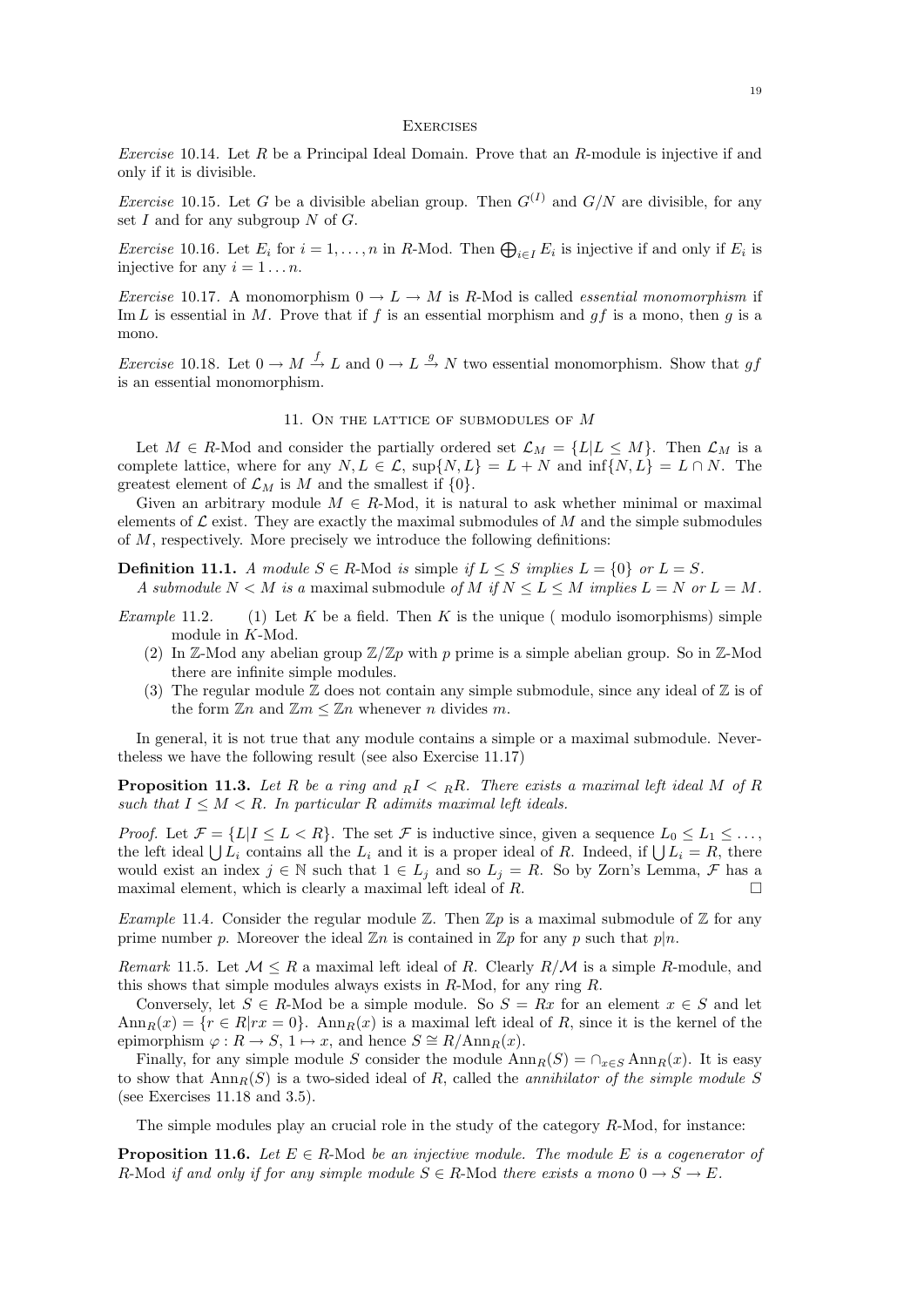*Proof.* Assume E is a cogenerator, so for any simple module  $S \in R$ -Mod there exists a mono  $0 \to S \stackrel{f_S}{\to} E^{I_S}$ , for a set  $I_S$ . Then there exist  $j \in I_S$  such that  $\pi_j \circ f : S \to E$  is not the zero map. So, since  $\text{Ker}(\pi_j \circ f) \leq S$ , we get that for any simple module S there exists a mono  $\pi_j \circ f : S \to E$ . Conversely, assume the existence a mono  $0 \to S \to E$  for any simple module S. Let  $M \in R$ -Mod, and let  $x \in M$ ,  $x \neq 0$ . So  $Rx \leq M$  and  $Rx \cong R/\text{Ann}_R(x)$ . By Proposition 11.3 there exists a maximal submodule  $\mathcal{M} \leq R$  such that  $\text{Ann}_R(x) \leq \mathcal{M}$ . Consider the diagram



where f is a mono that exists by assumption and  $\varphi_x : M \to E$  exists since E is injective. In particular  $\varphi_x(x) \neq 0$ . Hence we can construct a mono  $\varphi : M \to E^M$ ,  $x \mapsto (0,0,\ldots,0,\varphi_x(x),0,\ldots,0)$ , where  $\varphi_x(x)$  is the  $x^{th}$  position.

Corollary 11.7. Let  $\{S_{\lambda}\}_{{\lambda}\in {\Lambda}}$  be a set of representative of the simple modules (modulo isomorphisms) in R-Mod. Then the injective envelope  $E(\oplus S_\lambda)$  is a minimal injective cogenerator of R-Mod

*Proof.* The injective module  $E(\oplus S_\lambda)$  cogenerates all the simple modules, so by the previous Proposition it is an injective cogenerator. If  $W$  is a injective cogenerator of  $R\text{-Mod}$ , since  $S_{\lambda} \leq W$  for any  $\lambda \in \Lambda$  (see the argument in the previous proof) one gets  $\oplus S_{\lambda} \leq W$ . Since  $E(\oplus S_{\lambda})$  is the injective envelope of  $\oplus S_{\lambda}$ , we conclude  $E(\oplus S_{\lambda}) \stackrel{\oplus}{\leq} W$ .

Remark 11.8. If there is a finite number of simple modules in R-Mod (modulo isomorphisms),  $S_1, S_2, \ldots, S_n$ , then  $E(\oplus S_i) = \oplus E(S_i)$  is a minimal injective cogenerator of R-Mod

**Definition 11.9.** Let  $M \in R$ -Mod. The socle of M is the submodule  $Soc(M) = \sum \{S|S \text{ is a simple}$ submodule of M}. The radical of M is the submodule  $\text{Rad}(M) = \bigcap \{N|N \text{ is a maximal submodule of } M\}$ .

Remark 11.10. If M does not contain any simpe module, we set  $Soc(M) = 0$ . If M does not contain any maximal submodule, we set  $\text{Rad}(M) = M$ .

In the next Proposition we list some important properties of the socle and of the radical of a module. We leave the proofs for exercise.

#### **Proposition 11.11.** Let  $M \in R$ -Mod.

- (1)  $\text{Soc}(M) = \bigoplus \{S|S \text{ is a simple submodule of } M\}$ . In particular,  $\text{Soc}(M)$  is a semisimple module.
- (2) Soc $(M) = \bigcap \{L | L \text{ is an essential submodule of } M \}.$
- (3) Rad $(M) = \sum \{U|U$  is a superfluous submodule of M.
- (4) Let  $f: M \to N$ . Let  $f(\text{Soc}(M)) \leq \text{Soc}(N)$  and  $f(\text{Rad}(M)) \leq \text{Rad}(N)$ .
- (5) if  $M = \bigoplus_{\lambda \in \Lambda} M_{\lambda}$ , then  $Soc(M) = \bigoplus_{\lambda \in \Lambda} Soc(M_{\lambda})$  and  $Rad(M) = \bigoplus_{\lambda \in \Lambda} Rad(M_{\lambda})$ .
- (6) Rad $(M/Rad(M)) = 0$  and  $Soc(Soc(M)) = Soc(M)$ .
- (7) If M is finitely generated, then  $\text{Rad}(M)$  is a superfluous submodule of M.

Remark 11.12. It is clear that the radical can be described also by

 $\text{Rad}(M) = \{x \in M | \varphi(x) = 0 \text{ for every } \varphi : M \to S \text{ with } S \text{ simple}\}\$ 

Indeed, given  $\varphi : M \to S$  with S simple, the kernel of  $\varphi$  is a maximal submodule of M. Conversely, if N is a maximal submodule of M, then consider  $\pi : M \to M/N$  where  $M/N$  is simple.

A crucial role is played by the radical of the regular module  $_R R$ .

**Definition 11.13.** Let R be a ring. The Jacobson radical of R is the ideal Rad(<sub>R</sub>R). It is denoted by  $J(R)$ .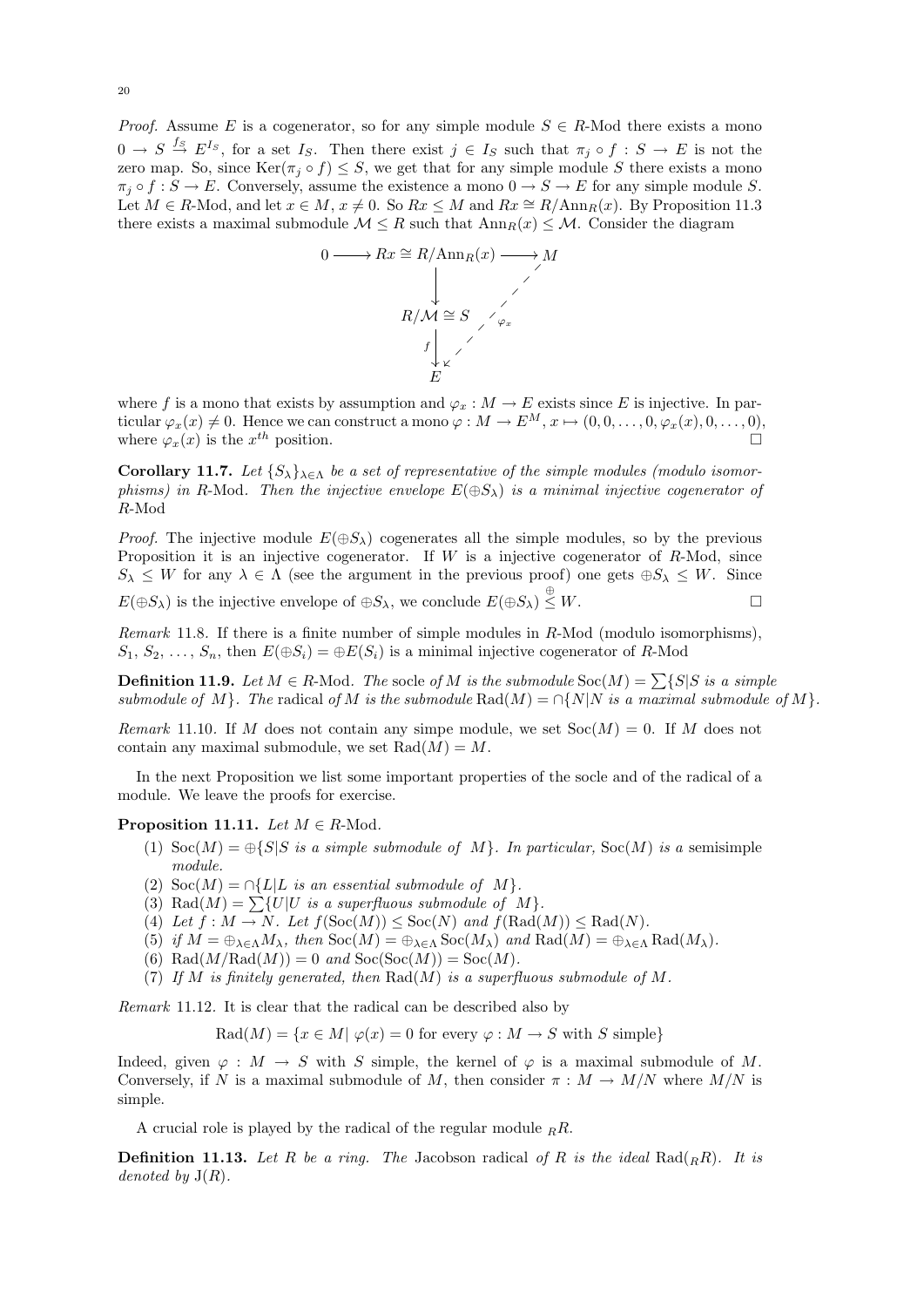By the Remarks 11.5 and 11.12, the Jacobson radical of R can be described as the intersection of the annihilators  $Ann_R(S)$  of the simple left R-modules. In particular it is a two-sided ideal of R.

**Lemma 11.14.** For every  $M \in R$ -Mod,  $J(R)M \leq Rad(M)$ 

*Proof.* Since  $J(R)$  annihilates any simple module S, all homomorphisms  $M \rightarrow S$  are zero on  $J(R)M$  so, by Remark 11.12,  $J(R)M <$ Rad $(M)$ 

**Proposition 11.15** (Nakayma's Lemma). Let M be a finitely generated R-module. If L is a submodule of M such that  $L + J(R)M = M$ , then  $L = M$ .

*Proof.*  $L + J(R)M = M$  implies  $L + \text{Rad}(M) = M$  and since  $\text{Rad}(M)$  is superfluous in M (see Proposition 11.11) we get  $L = M$ .

We conclude with the following characterization of  $J(R)$ 

**Proposition 11.16.**  $J(R) = \{r \in R | 1 - xr \text{ has a left inverse for any } x \in R\}$ 

#### **EXERCISE**

Exercise 11.17. Let  $M \in R$ -Mod be finitely generated. Show that, for any  $L \lt M$ , there exists a maximal submodule of M containing L. In particular,  $\text{Rad}(M) < M$ .

*Exercise* 11.18. Show that, for any simple module  $S \in R$ -Mod,  $Ann_R(S)$  is a two-sided ideal of R.

*Exercise* 11.19. Let  $S \in R$ -Mod be a simple module. Prove that its injective envelops  $E(S)$  is indecomposable. Show also that, if S and T are non-isomorphic simple modules, then  $E(S)$  and  $E(T)$  are non-isomorphic.

Exercise 11.20. Let  $E \in R$ -Mod an indecomposable injective module. Show that E is the injective envelope of its socle. Deduce that its socle is a simple module.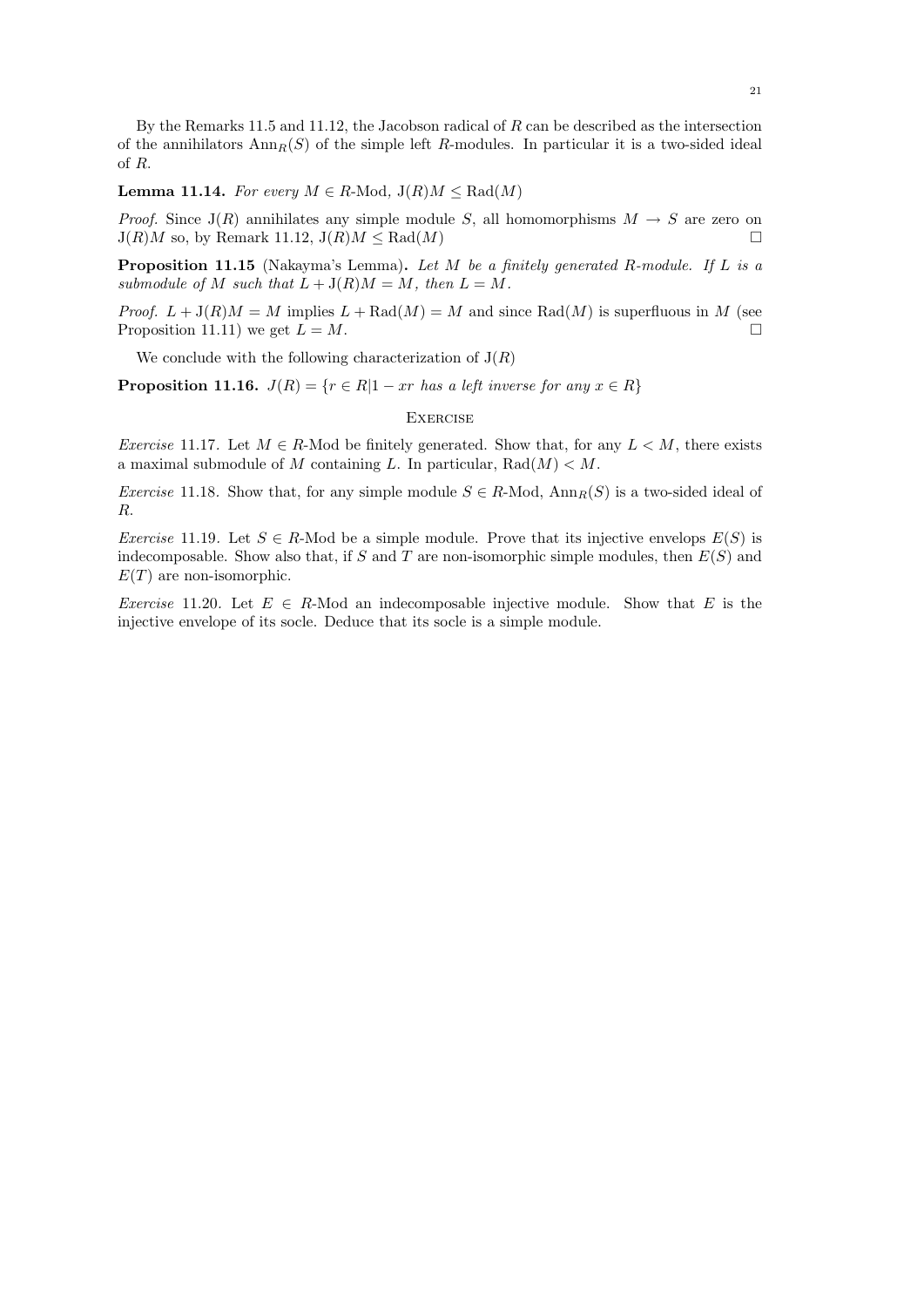22

*Exercise* 11.21. Let  $p \in \mathbb{N}$  a prime and  $M = \{\frac{a}{p^n} \in \mathbb{Q} \mid a \in \mathbb{Z}, n \in \mathbb{N}\}.$ 

- (1) Verify that  $\mathbb{Z} \leq M \leq \mathbb{Q}$  in  $\mathbb{Z}\text{-Mod}$ .
- (2) Let  $\mathbb{Z}_{p^{\infty}} = M/\mathbb{Z}$ . Show that  $\mathbb{Z}_{p^{\infty}}$  is a divisible group.
- (3) show that any  $L \leq \mathbb{Z}_{p^{\infty}}$  is cyclic, generated by an element  $\frac{1}{p^l}, l \in \mathbb{N}$ .

Conclude the the lattice of the subgroups of  $\mathbb{Z}_{p^{\infty}}$  is a well-ordered chain and so  $\mathbb{Z}_{p^{\infty}}$  does not have any maximal subgroup.

## 12. Local rings

**Definition 12.1.** A ring R is a local ring if all the non-invertible elements form a proper ideal of R.

In other words, setting  $U(R) = \{x \in R | x$  is invertible, R is a local ring if  $R \setminus U(R)$  is a left ideal of R. One easily shows that  $R \setminus U(R)$  is a left ideal if and only if it is a two-sided ideal of  $R$  (Verify!).

### Proposition 12.2. Let R be a local ring. Then

- (1)  $R \setminus \mathrm{U}(R)$  is the Jacobson radical  $\mathrm{J}(R)$  of R.
- (2)  $R/J(R)$  is a division ring.
- (3) there is a unique simple module (modulo isomorphisms) in R-Mod,  $S = R/J(R)$ . In particular  $E(R/\mathrm{J}(R))$  is the minimal injective cogenerator of R-Mod.
- (4) The unique idempotent elements in R are 0 and 1.

*Proof.* 1) Given a ring R, any left ideal of R is contained in  $R \setminus U(R)$ . So, if R is local,  $R \setminus U(R)$ is the unique maximal ideal of RR. In particular  $R \setminus U(R)$  is the Jacobson radical  $J(R)$  of R. 2) is obvious, since every element in  $R/J(R)$  is invertible.

3) It follows since  $J(R)$  is the unique maximal ideal of R.

4) Let e an idempotent element in a ring R. Observe that from  $e(1-e) = 0$ , if e is invertible one gets  $e = 1$ . So, if R is local and e is a not invertible idempotent, then  $e \in R \setminus U(R) = J(R)$ and so the idempotent  $1 - e \in U(R)$  (otherwise we would have  $1 \in J(R)$ ). Hence,  $1 - e = 1$  and so  $e = 0$ . We conclude that the only idempotents in R are the trivial ones, i.e. 0 and 1.

Remark 12.3. If R is a local ring, then  $_R$ R is an indecomposable R-module, since the direct summands of  $_R\ddot{R}$  correspond to the idempotent elements of  $R$  (see Exercise 6.10).

If  $M \in R$ -Mod and  $\text{End}_R(M)$  is a local ring, then M is indecomposable. Indeed, to any decomposition  $M = N \oplus L$ , we can associate an idempotent element  $\pi_N \in \text{End}_R(M)$ ,  $\pi_N : M \to$ M,  $n + l \mapsto n$ . Thus  $\pi_N = 0$  or  $\pi_N = \text{id}_M$  in  $\text{End}_R(M)$ , from which we get  $N = 0$  or  $N = M$ , respectively.

### 13. Finite length modules

Let  $M \in R$ -Mod. A sequence  $0 = N_0 \leq N_1 \leq \cdots \leq N_{s-1} \leq N_s = M$  of submodules of M is called a *filtration* of M, with factors  $N_i/N_{i-1}$ ,  $i = 1, \dots, s$ . The length of the filtration is the number of non-zero factors.

Consider now a filtration  $0 = N'_0 \leq N'_1 \leq \cdots \leq N'_{t-1} \leq N_t = M$ ; it is a *refinement* of the latter one if  $\{N_i | 0 \le i \le s\} \subseteq \{N'_i | 0 \le i \le t\}.$ 

Two filtrations of M are said equivalent if  $s = t$  and there exists a permutation  $\sigma : \{0, 1, \dots, s\} \rightarrow$  $\{0, 1, \dots, s\}$  such that  $N_i/N_{i-1} \cong N'_{\sigma(i)}/N'_{\sigma(i-1)}$ , for  $i = 1, \dots, s$ .

Finally, a filtration  $0 = N_0 \leq N_1 \leq \cdots \leq N_{s-1} \leq N_s = M$  of M is a composition series of M if the factors  $N_i/N_{i-1}$ ,  $i = 1, \dots, s$ , are simple modules. In such a case they are called composition factors of M.

Theorem 13.1. Any two filtrations of M admit equivalent refinements.

*Proof.* The proof follows from the following Lemma: Let  $U_1 \leq U_2 \leq M$  and  $V_1 \leq V_2 \leq M$ . Then  $(U_1 + U_2 \cap V_2)/(U_1 + V_1 \cap U_2) \cong (U_2 \cap V_2)/(U_1 \cap V_2) + (U_2 \cap V_1) \cong (V_1 + U_2 \cap V_2)/(V_1 + U_1 \cap V_2)$ In our setting, consider  $0 = N_0 \le N_1 \le \cdots \le N_{s-1} \le N_s = M$  and  $0 = L_0 \le L_1 \le \cdots \le L_{s-1} \le$  $L_t = M$  two filtrations of M. For any  $1 \leq i \leq s$  and  $1 \leq j \leq t$  define  $N_{i,j} = N_{i-1} + (L_j \cap N_i)$ and  $L_{j,i} = L_{j-1} + (N_j \cap L_i)$ . Then

$$
0 = N_{1,0} \le N_{1,1} \le \cdots \le N_{1,t} \le N_{2,0} \le \cdots \le N_{2,t} \le \ldots N_{s,t} = M
$$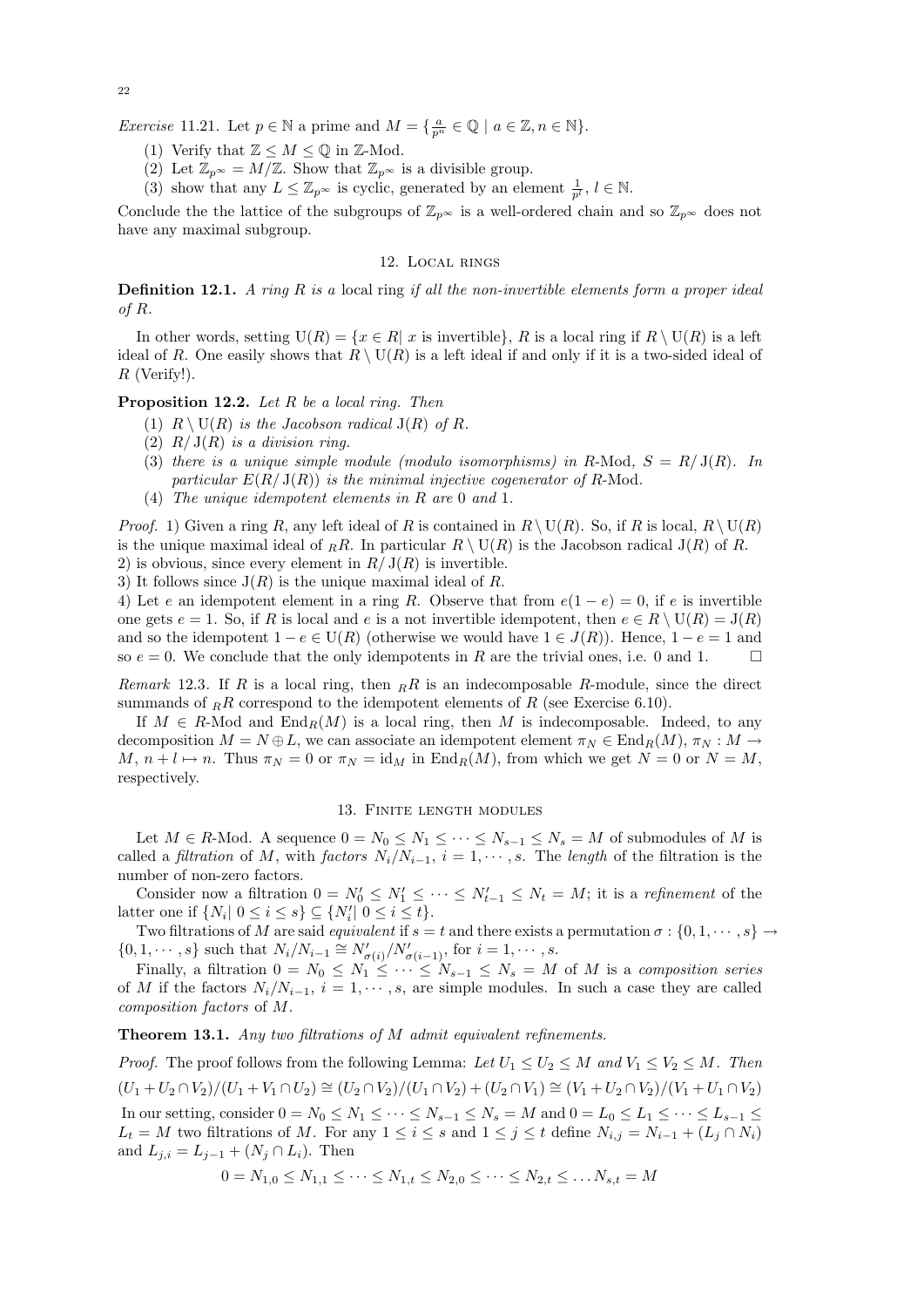is a refinement of the first filtration with factors  $F_{i,j} = N_{i,j}/N_{i,j-1}$  and

$$
0 = L_{1,0} \le L_{1,1} \le \cdots \le L_{1,s} \le L_{2,0} \le \cdots \le L_{2,s} \le \ldots L_{t,s} = M
$$

is a refinement of the second filtration with factors  $G_{j,i} = L_{j,i}/L_{j,i-1}$ . Clearly the two refinements have the same length st and by the stated lemma  $F_{i,j} \cong G_{j,i}$ .

As a corollary of the previous Theorem, we get the following crucial result, known as Jordan-Hölder Theorem:

**Theorem 13.2** (Jordan-Hölder). Let  $M \in R$ -Mod be a module with a composition series of length l. Then

- (1) Any filtration of M has length at most l and it can be refined in a composition series of M.
- (2) All the composition series of M are equivalent and have length l.

Proof. The proof follows by the previous proposition, since a composition series does not admit any non trivial refinement.  $\Box$ 

This leads to the following definition:

**Definition 13.3.** A module  $M \in R$ -Mod is of finite length if it admits a composition series. The length l of any composition series of M is called the length of L, denoted by  $l(M)$ .

- Example 13.4. (1) Any vector space of finite dimension over a field  $K$  is a  $K$ -module of finite length. Its length coincides with its dimension.
	- (2) The regular module  $Z\mathbb{Z}$  is not of finite length.

In the following proposition we collect some relevant properties of finite length modules: some of them are trivial, some of them need a short proof that we leave for exercise.

**Proposition 13.5.** Let  $M \in R$ -Mod be a finite length module. Then

- (1) M is finitely generated
- (2) for any  $N \leq M$ , N and  $M/N$  are of finite length
- (3) If  $0 \to N \to M \to L \to 0$  is an exact sequence, then  $l(M) = l(N) + l(L)$
- (4) M is a direct sums of indecomposable submodules.
- (5)  $Soc(M)$  is an essential submodule of M
- (6)  $M/Rad(M)$  is semisimple (i.e. it is a direct sum of simple modules)
- (7) M contains a finite number of simple modules

*Proof.* 4) If M is indecomposable the statement is trivially true. Otherwise we argue by induction on  $l(M)$ . If  $M = V_1 \oplus V_2$ , by point 3) we get that  $l(V_1) < l(M)$  and  $l(V_2) < l(M)$ , so  $V_1$  and  $V_2$ are direct sums of indecomposable submodules.

5) Any  $L \leq M$  has a composition series, so it contains a simple submodule, which is of course also a simple submodule of M.

6) By induction on  $l(M/\operatorname{Rad}(M))$ 

7) By construction  $Soc(M) = \sum S_\lambda$  where the  $S_\lambda$  are the simple submodules of M. Since  $Soc(M)$ is semisimple, we get  $Soc(M) = \bigoplus S_\lambda$ . Since  $Soc(M)$  is finitely generated (by (1) and (2)), it has only a finite number of summands.  $\square$ 

For modules of finite length the converse of Remark 12.3 holds.

**Lemma 13.6.** Let  $M \in R$ -Mod a module of finite length  $l(M) = n$ . Then, for any  $f : M \to M$ , one has  $M = \text{Im } f^n \oplus \text{Ker } f^n$ .

*Proof.* Consider the sequence of inclusions  $\cdots \leq \text{Im } f^2 \leq \text{Im } f \leq M$ . Since M has finite length, the inclusions are trivial for almost every  $i \in \mathbb{N}$ . In particular, there exists m such that Im  $f^m = \text{Im } f^{2m}$  and we can assume  $m = n$ . Let now  $x \in M$ : hence  $f^n(x) = f^{2n}(y)$  for  $y \in M$ and so  $x = f^{n}(y) - (x - f^{n}(y)) \in \text{Im } f^{n} + \text{Ker } f^{n}$ .

Moreover, from the sequence of inclusions  $0 \leq \text{Ker } f \leq \text{Ker } f^2 \leq \cdots \leq M$ , arguing as before we can assume Ker  $f^n = \text{Ker } f^{2n}$ . Consider now  $x \in \text{Im } f^n \cap \text{Ker } f^n$ . So  $x = f^n(y)$  and  $f^{n}(x) = f^{2n}(y) = 0.$  Hence  $y \in \text{Ker } f^{n}$  and so  $x = f^{n}(y) = 0.$ 

**Proposition 13.7.** Let  $M \in R$ -Mod an indecomposable module of finite length. Then  $\text{End}_{R}(M)$ is a local ring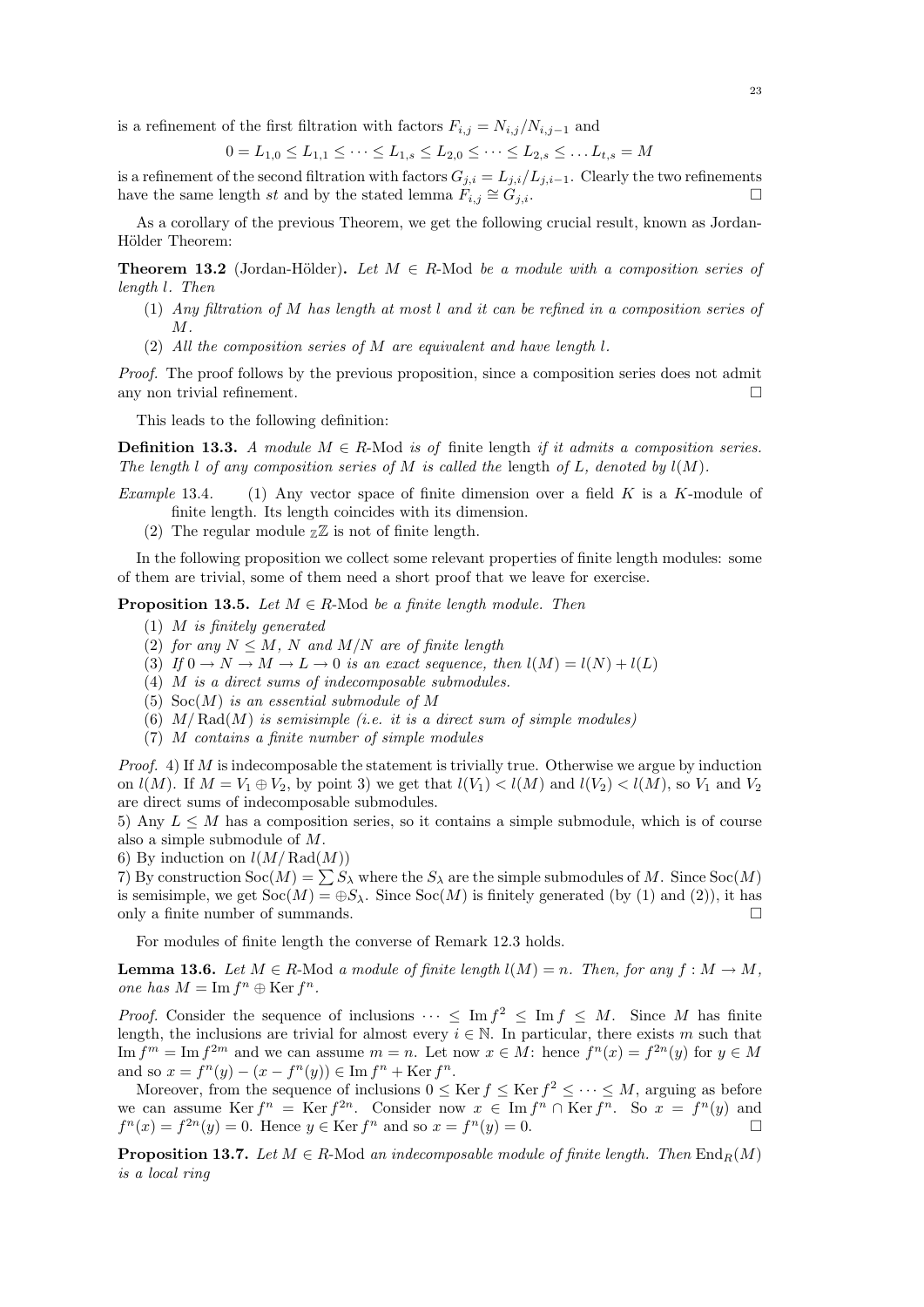*Proof.* Let  $f : M \to M$ . Since M is indecomposable, by the previous lemma one easily conclude that f is a mono if and only if it is an epi if and only if it is an iso if and only if  $f^m \neq 0$  for any  $m \in \mathbb{N}$  (see Exercise 13.9).

Thus let  $U = \{f \in \text{End}_R(M) | f$  is invertible }. Let us show that  $\text{End}_R(M) \setminus U$  is an ideal of  $\text{End}_R(M)$ . So let f, g in  $\text{End}_R(M) \setminus U$ . The crucial point is to show that  $f + g$  is not invertible (see Exercise 13.9). If  $f + g$  would be invertible, there would exist  $h \in U$  such that  $(f+g)h = id_M$ . Since  $g \notin U$ , then  $gh \notin U$ , so gh would be nilpotent. Let r such that  $(gh)^r = 0$ : from  $(\mathrm{id}_M - gh)(\mathrm{id}_M + gh + (gh)^2 + \cdots + (gh)^{r-1}) = \mathrm{id}_M$  we would conclude  $fh \in U$  and so  $f \in U$ .

**Theorem 13.8** (Krull-Remak-Schimdt-Azumaya). Let  $M \cong A_1 \oplus A_2 \oplus \cdots \oplus A_m \cong C_1 \oplus C_2 \oplus$  $\cdots \oplus C_n$  where  $\text{End}_R(A_i)$  is a local ring for any  $i = 1, \dots, m$  and  $C_j$  is indecomposable for any  $j = 1, \dots, n$ . Then  $n = m$  and there exists a bijection  $\sigma : \{1, \dots, n\} \to \{1, \dots, n\}$  such that  $A_i \cong C_{\sigma(i)}$  for any  $i = 1, \cdots, n$ .

Proof. By induction on m.

If  $m = 1$ , then  $M \cong A_1$  is indecomposable and so we conclude.

If  $m > 1$ , consider the equalities

$$
id_{A_m} = \pi_{A_m} i_{A_m} = \pi_{A_m} (\sum_{j=1}^n i_{C_j} \pi_{C_j}) i_{A_m} = \sum_{j=1}^n \pi_{A_m} i_{C_j} \pi_{C_j} i_{A_m},
$$

where the  $\pi$ 's and the *i*'s are the canonical projections and inclusions. Since End<sub>R</sub>( $A_m$ ) is local, and in any local ring the sum of not invertible elements is not invertible, there exist  $\overline{j}$  such that  $\alpha = \pi_{A_m} i_{C_{\overline{j}}} \pi_{C_{\overline{j}}} i_{A_m}$  is invertible. We can assume  $\overline{j} = n$ , and consider  $\gamma = \alpha^{-1} \pi_{A_m} i_{C_n} : C_n \to$  $A_m$ . Since  $\gamma \pi_{C_n} i_{A_m} = \alpha^{-1}$ , we get that  $\gamma$  is a split epimorphism. Since  $C_n$  is indecomposable, we conclude  $\gamma$  is an iso, and so  $C_n \cong A_m$ . Then apply induction to get the thesis.

The previous theorem says that if  $M$  is a module which is a direct sum of modules with local endomorphism rings, then any two direct sum decompositions of M into indecomposable direct summands are isomorphic. We conclude that the modules of finite length admits a unique (modulo isomorphisms) decomposition in indecomposable submodules

#### **EXERCISES**

Exercise 13.9. Let M an indecomposable R- module of finite length and  $f \in \text{End}_{R}(M)$ . Show that the following are equivalent:

- $(1)$  f is a mono
- $(2)$  f is an epi
- $(3)$  f is an iso
- $(4)$  f is not nilpotent.

In particular, if f is not invertible, then gf is not invertible for any  $g \in \text{End}_R(M)$ . Which of the previous implications hold also if  $M$  is of finite length but not indecomposable?

Exercise 13.10. Let M be an R-module.

- (1) Let  $M_1, M_2 \leq M$  such that  $M_1 + M_2 = M$ . Show that  $M/M_1 \cap M_2 \cong M_1/M_1 \cap M_2 \oplus M_2$  $M_2/M_1 \cap M_2$ .
- (2) Suppose Rad( $M$ ) =  $M_1 \cap M_2$ , where  $M_1$  and  $M_2$  are maximal submodules of M. Show that  $M/Rad(M) = S_1 \oplus S_2$  where  $S_1$  and  $S_2$  are simple R-modules.
- (3) Let M be a finite length R-module. Show that  $M/Rad(M)$  is semisimple.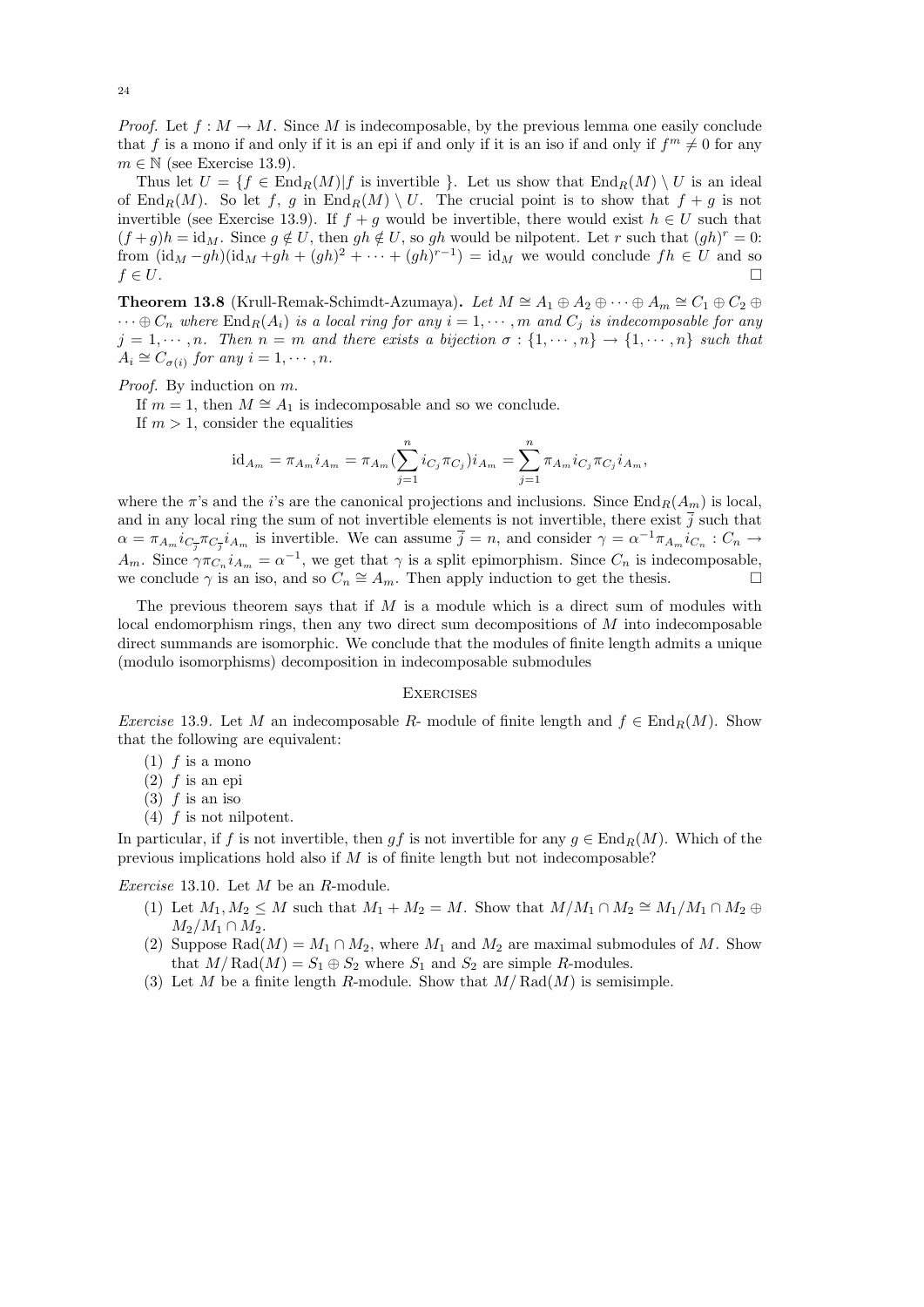**Definition 14.1.** Let K be a field. A K-algebra  $\Lambda$  is a ring with a map  $K \times \Lambda \to \Lambda$ ,  $k \mapsto ka$ , such that  $\Lambda$  is a K-module and  $k(ab) = a(kb) = (ab)k$  for any  $k \in K$  and  $a, b \in \Lambda$ .  $\Lambda$  is finite dimensional if  $\dim_K(\Lambda) < \infty$ .

In other words, a K-algebra is a ring with a further structure of K-vector space, compatible with the ring structure.

Remark 14.2. Any element  $k \in K$  can be identify with an element of  $\Lambda$  by means of  $K \times \Lambda \to \Lambda$ ,  $k \mapsto k \cdot 1$ . Thanks to this identification, we get that  $K \leq \Lambda$  so any  $\Lambda$ -module is in particular a K-module.

- Example 14.3. (1) The ring  $M_n(K)$  is a finite dimensional K-algebra. with  $\dim_K(M_n(K))$  $n^2$ . Any element  $k \in K$  is identified with the diagonal matrix with k on the diagonal elements.
	- (2) The ring  $K[x]$  is a K-algebra, not finite dimensional.

**Proposition 14.4.** Let  $\Lambda$  be a finite dimensional K-algebra. Then  $M \in \Lambda$ -Mod is finitely generated if and only if  $\dim_K(M) < \infty$ .

*Proof.* Assume  $\dim_K(\Lambda) = n$  and  $\{a_1, \ldots, a_n\}$  a K-basis.

If  $\{m_1,\ldots,m_r\}$  is a set of generator of M as  $\Lambda$ -module, then one verifies that  $\{a_im_j\}_{i=1,\ldots,n}^{j=1,\ldots,r}$ is a set of generators for M as K-module.

Conversely, if M is generated by  $\{m_1, \ldots, m_s\}$  as K-module, since  $K \leq \Lambda$ , one gets that M is generated by  $\{m_1, \ldots, m_s\}$  also as  $\Lambda$ -module.

 $\Box$ 

In the following we denote by Λ-mod the full subcategory of Λ-Mod consisting on the finitely generated Λ-modules.

Corollary 14.5. Any finitely generated module  $M \in \Lambda$ -mod is a finite length module, and  $l(M) \leq \dim_K(M)$ .

*Proof.* Since any  $M \in \Lambda$ -mod is a finite dimensional vector space, M admits a composition series in K-mod of length n, where  $\dim_K(M) = n$ . So any filtration of M in Λ-Mod is at most of length n and any refinement is a refinement also in K-mod. Thus we conclude.  $\square$ 

**Proposition 14.6.** Let  $M, N \in \Lambda$ -mod. Then  $\text{Hom}_{\Lambda}(M, N)$  is a finitely generated K-module. In particular,  $\Gamma = \text{End}_{\Lambda}(M)$  is a finite dimensional K-algebra and  $M_{\Gamma}$  is finitely generated.

*Proof.* The K-module  $\text{Hom}_{\Lambda}(M, N)$  is a K-submodule of  $\text{Hom}_{K}(M, N)$ , and the latter is finitely generated by a well-known result of linear algebra. Thus  $\text{Hom}_{\Lambda}(M, N)$  is finitely generated as K-module. In particular,  $\Gamma = \text{Hom}_{\Lambda}(M, M)$  is a finite dimensional K-algebra. Since M has a natural structure of right Γ-module and it is a finitely generated K-module, it is also a finitely generated Γ-module.

In the sequel, let  $\Lambda$  be a finite dimensional K-algebra. We want to give a complete description of the simple, the indecomposable projective and the indecomposable injective modules in Λ-mod.

Since  $\Lambda \Lambda$  is of finite length, it admits a unique decomposition in indecomposable submodules. The indecomposable summands of a ring are in correspondence with the idempotent elements, so there exists a set  $\{e_1, e_2, \ldots, e_n\}$  of idempotents of  $\Lambda$  such that  $\Lambda \Lambda = \Lambda e_1 \oplus \ldots \Lambda e_n$ . Moreover we can assume  $1 = e_1 + \cdots + e_n$  and one easily shows that  $e_i e_j = 0$  for any  $i \neq j$  (a set of idempotents with this property is called *orthogonal*). Finally since  $\Lambda e_i$  are indecomposable, each idempototent  $e_i$  is *primitive* (i.e. it cannot be a sum of two non-zero orthogonal idempotents, see Exercise 14.7). Notice that  $\Lambda_{\Lambda} = e_1 \Lambda \oplus \cdots \oplus e_n \Lambda$  is a decomposition in indecomposable summands of the regular right module  $\Lambda_{\Lambda}$ . From this discussion it follows that, for  $i = 1, \ldots, n$ , the  $P_i = \Lambda e_i$  are indecomposable projective left  $\Lambda$ -modules and the  $Q_i = e_i \Lambda$  are indecomposable projective right  $\Lambda$ -modules.

Moreover, if  $P \in \Lambda$ -mod is an indecomposable projective, then P is a direct summand of  $\Lambda^m$ for a suitable  $m > 0$  (See Exercise 8.11). Since  $\Lambda^m$  is of finite length, the unique decomposition of  $\Lambda^m$  in indecomposable summands is  $\Lambda^m = P_1^m \oplus \ldots P_n^m$ , so we conclude that P is isomorphic to  $P_j$  for a suitable  $j \in \{1, \ldots, n\}$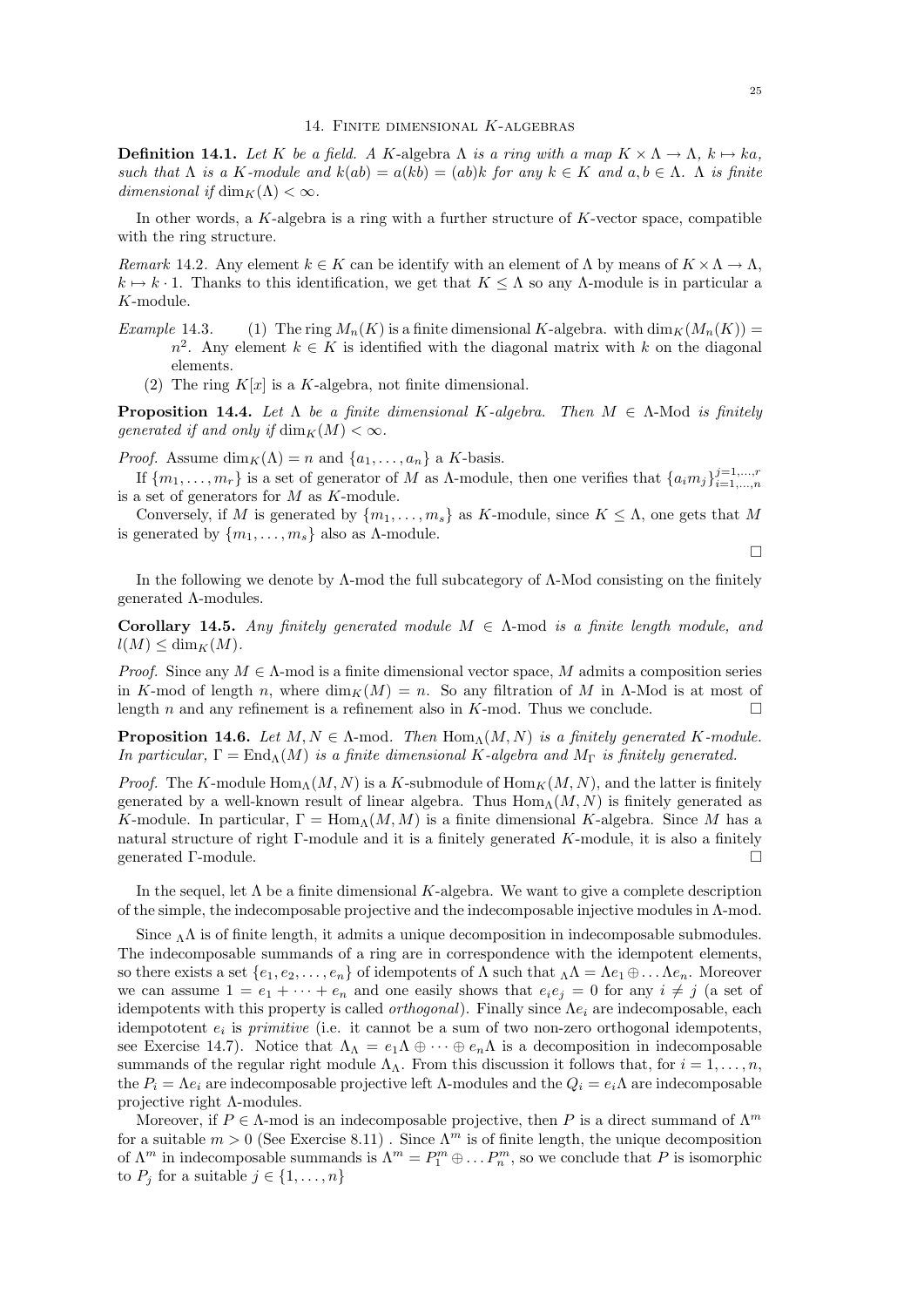Consider now the functor  $D : \Lambda \text{-mod} \to \text{mod-}\Lambda$ ,  $M \mapsto D(M) = \text{Hom}_K(\Lambda M, K)$ . Notice that the functor D is well-defined, since  $\text{Hom}_K(\Lambda M, K)$  is a right  $\Lambda$  module and it is finitely generated since  $\dim_K(\text{Hom}_K(\Lambda, K)) < \infty$ . For simplicity, we denote by D the analogous functor  $D : \text{mod-}\Lambda \to \Lambda \text{mod}, N \mapsto D(N) = \text{Hom}_K(N_\Lambda, K)$ . For any  $M \in \Lambda \text{mod}$  define the evaluation morphism  $\delta_M : M \to D^2(M)$ ,  $x \mapsto \delta_M(x)$ , where  $\delta_M(x) : D(M) \to K$ ,  $\varphi \mapsto \varphi(x)$ . One easily verify that  $\delta_M$  is an isomorphism for any  $M \in \Lambda$ -mod. Similarly one define  $\delta_N$  for any  $N \in \text{mod-}\Lambda$ , which is an iso for any N.

It turns out that  $\delta: 1 \to D^2$  is a natural transformation (see Definition 7.10) which defines a duality between Λ-mod and mod-Λ. Thanks to the properties of dualities described at the end of Section 7 , we get in particular that P is indecomposable projective in Λ-mod if and only if  $D(P)$  is indecomposable injective in mod-Λ; dually, E is indecomposable injective in Λ-mod if and only if  $D(E)$  is indecomposable injective in mod- $\Lambda$ . Moreover S is simple in  $\Lambda$ -mod if and only if  $D(S)$  is simple in mod- $\Lambda$ .

Notice the dual concepts of cover and generator are the concepts of envelope and cogenerator, respectively. So, thanks to the duality  $(D, D)$ , we conclude that  $D(\Lambda_{\Lambda})$  is the minimal injective cogenerator of  $\Lambda$ -mod and the  $E_i = D(Q_i)$  are the unique indecomposable injective modules in  $\Lambda$ -mod. Observe that if S and T are non isomorphic simple modules in  $\Lambda$ -mod, then their injective envelopes  $E(S)$  and  $E(T)$  are non isomorphic indecomposable injective modules; moreover any indecomposable injective module  $E$  is the injective envelope of its simple socle (see Exercises 11.19 and 11.20). We conclude that in  $\Lambda$ -mod there are exactly n non-isomorphic simple modules, which are the socle of each indecomposable injective  $E_i$ , for  $i = 1, \ldots, n$ .

One can easily verify that, given any  $M \in \Lambda$ -mod,  $P(M)$  is a projective cover of M if and only if  $D(P(M))$  is an injective envelope of  $D(M)$ . Hence, since in mod-Λ there exist injective envelopes, thanks to the duality, we get that any module in  $\Lambda$ -mod has a projective cover (i.e.,  $\Lambda$ is a semiperfect ring, see Section 8) Let us see how to compute injective envelopes and projective covers.

In the sequel denote by  $J = J(\Lambda) = \text{Rad}(\Lambda \Lambda)$  the Jacobson radical of  $\Lambda$ . First observe that, by Lemma 11.14 and since J is a two-sided ideal, we get  $J\Lambda e_i = Je_i \leq \text{Rad}(\Lambda e_i)$  for any  $i = 1, ..., n$ . Moreover recall that  $J = \text{Rad}(\Lambda \Lambda) = \text{Rad}(\Lambda e_1) \oplus \cdots \oplus \text{Rad}(\Lambda e_n)$  (see Proposition 11.11). Hence, since the sum of the Rad( $\Lambda e_i$ ) is direct and  $Je_i \leq Rad(\Lambda e_i)$ , we get also  $J = J1 = J(e_1 +$  $... e_n$ ) =  $Je_1 \oplus ... Je_n$ . Thus,  $\dim_K(J) = \dim_K(Je_1) + \cdots \dim_K(Je_n) \leq \dim_K(Rad(\Lambda e_1)) +$  $\cdots + \dim_K(\text{Rad}(\Lambda e_n)) = \dim_K(\text{Rad}(\Lambda))$ , from which we get  $\dim_K(Je_i) = \dim_K(\text{Rad}(\Lambda e_i))$  for any  $i = 1, \ldots, n$ . We conclude that  $Je_i = \text{Rad}(\Lambda e_i)$  for any  $i = 1, \ldots, n$ .

It can be proved that the same holds for any  $M \in \Lambda$ -mod, that is  $JM = \text{Rad}(M)$  for any  $M \in \Lambda$ -mod.

After this discussion, by Proposition 11.11 we get that  $Je_1$  is superfluous in  $Ae_i$ , so  $Ae_i$  is the projective cover of  $\Lambda e_i/\mathrm{J} e_i$  (see Theorem 8.8). Moreover, by Proposition 13.5,  $\Lambda e_i/\mathrm{J} e_i$ is semisimple so, since  $\Lambda e_i$  is indecomposable, we get that  $\Lambda e_i/\mathrm{J} e_i$  is a simple module (see Exercise 14.9). Notice that, since  $\Lambda e_i \ncong \Lambda e_j$  for  $i \neq j$ , we get  $\Lambda e_i/\Lambda e_i \ncong \Lambda e_j/\Lambda e_j$  for  $i \neq j$ . Then the  $S_i = \Lambda e_i / J e_i$ ,  $i = 1, \ldots n$  are non-isomorphic simple modules in  $\Lambda$ -mod. Since we already know that there are exactly n non-isomorphic simple modules, we conclude that  $S_1, \dots, S_n$  is a complete list of the non-isomorphic simple modules in Λ-mod. Similarly,  $T_i = e_i \Lambda / e_i$  J is a complete list of the simple modules in mod- $\Lambda$ .

Arguing on the annihilators of the simple modules, it is not difficult to show that the action of the functor D on the simple modules respect the idempotents, that is  $S_i = D(T_i)$  for any  $i = 1, \dots, n$ . Since we already know that  $Q_i$  is the projective cover of  $T_i$ , we get that  $E_i = D(Q_i)$ is the injective envelope of  $S_i$  for any  $i = 1, \dots, n$ .

How to compute injective envelopes and projective covers for any  $M \in \Lambda$ -mod? Since M is of finite length,  $M/Rad(M)$  and  $Soc(M)$  are semisimple. Let  $M/Rad(M) = S_1 \oplus \cdots \oplus S_r$ (eventually with a certain multiplicity). Then  $P(M) = P(S_1) \oplus \cdots \oplus P(S_r)$ . Similarly, if  $Soc(M) = S_1 \oplus \cdots \oplus S_m$ , then  $E(M) = E(S_1) \oplus \cdots \oplus E(S_m)$ . (see Exercises 14.10 and 14.11).

To conclude: in  $\Lambda$ -mod the simples are the  $S_i = \Lambda e_i / J e_i$ , the indecomposable projectives are the  $P_i = \Lambda e_i$ , the indecomposable injectives are the  $E_i = D(e_i \Lambda)$ , for  $i = 1, ..., n$ . The regular module  $_\Lambda\Lambda$  is the minimal projetive generator of  $\Lambda$ -mod and  $D(\Lambda_\Lambda)$  is the minimal injective cogenerator of  $\Lambda$ -mod. Moreover  $P_i$  is the projective cover of  $S_i$  and  $E_i$  is the injective envelope of  $S_i$ .